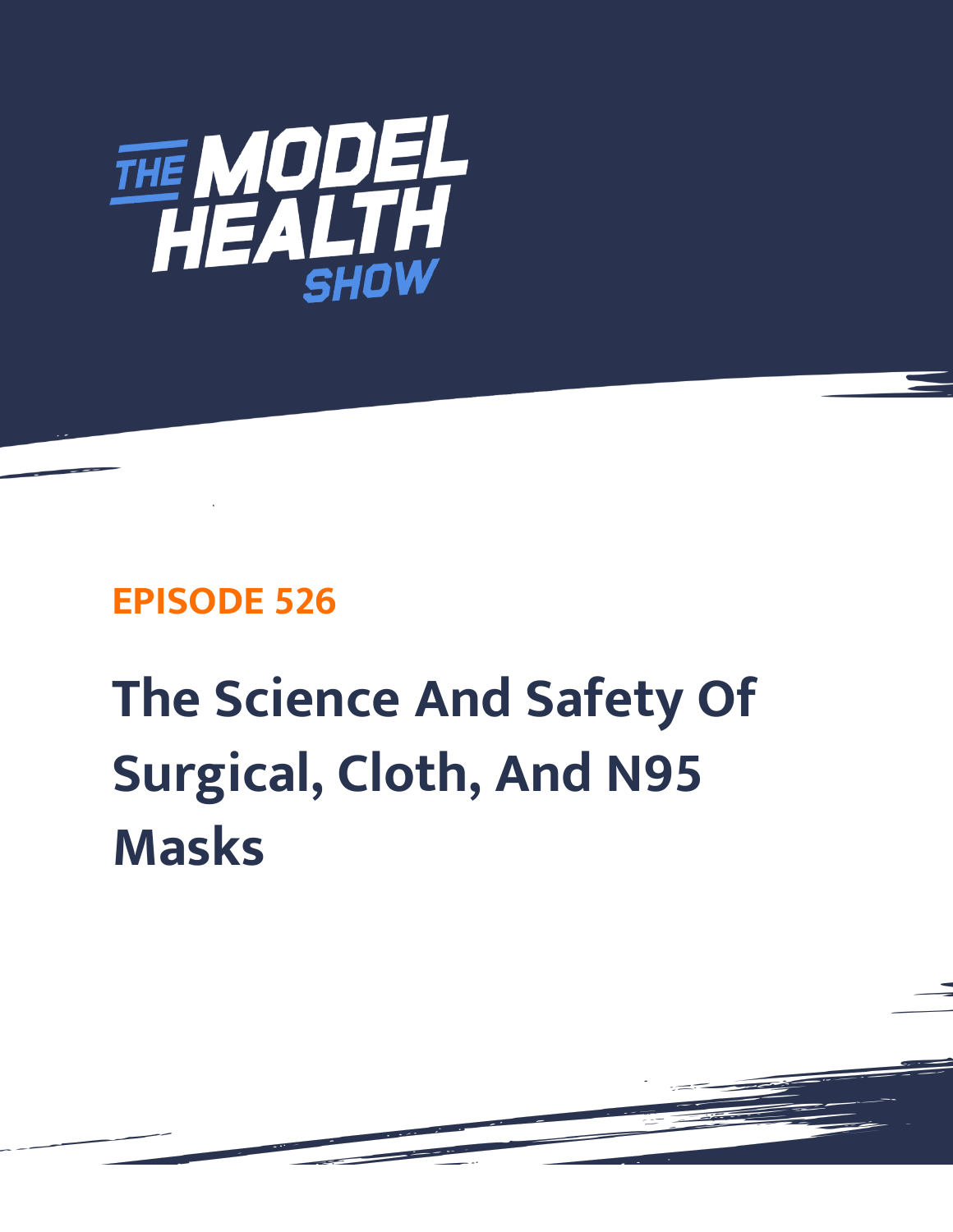## **You are now listening to The Model Health Show with Shawn Stevenson. For more, visit themodelhealthshow.com.**

**SHAWN STEVENSON:** Welcome to the Model Health Show. This is fitness and nutrition expert, Shawn Stevenson, and I'm so grateful for you tuning in with me today. On this episode, we're going to be diving into the science and safety of surgical masks, cloth masks, and N95 mask. This has become a very contentious issue in our world today. So I want to create a real resource, a database of peer-reviewed evidence, and remove the stigmatism from it, remove the dogma from it, remove the highly emotionalized tendency from the data, and just look at this through the lens of science, to be able to zoom in and look at places that we need to look into, and also to be able to zoom out and take a meta-perspective.

So, I've been working on this for the past few months, and it's a tremendous amount of data. And again, I wanted to create a real viable resource for you, that you can share with your friends and family, that you can share with your local politicians. And again, we're just going to stick to the science. Now, contrary to popular belief, there is actually a tremendous amount of peer-reviewed evidence, specifically randomized controlled trials looking at the efficacy of various types of masks in reducing the spread of infectious diseases, prior to the advent of COVID-19 being such a big part of our lives. And one of the best studies, and this was actually published in a prestigious peer-reviewed journal, the BMJ, and this was titled A Cluster Randomized Trial of Cloth Mask Compared with Medical Mask in Healthcare Workers. Now, this is looking at a total of 14 different hospital settings and over 1600 health care workers. It's a pretty good sample size.

Now, this study randomized the participants into three specific arms of the study. One arm used medical mask or surgical mask at all times on their work shift, while the second group wore cloth mask at all times on their work shift. And the third group, which was the control group, which were allotted to do standard practice, which may or may not include mask use, which we're going to talk a little bit more about that in a moment, but this is our control group. And again, this was a really well-done study under these conditions, where we have a lot of moving pieces. And obviously, face mask use is a visible intervention, by the way, so this points to the fact that this can't necessarily be a blinded study in the arena where it's taking place. But the laboratory results were blinded, and laboratory testing was conducted in a blinded fashion. Again, this is a pretty well-done study.

Now, here's what the study revealed. The main outcomes measured in the study were clinical respiratory illnesses, influenza-like illnesses, and laboratory-confirmed respiratory virus infections. And the results of the study found, the rates of all infection outcomes were highest in the cloth mask group, as compared to the control arm and compared to surgical mask. In [fact, healthcare workers who were wearing cloth masks were 13 times more likely to](https://themodelhealthshow.com/surgical-cloth-n95-masks/) 

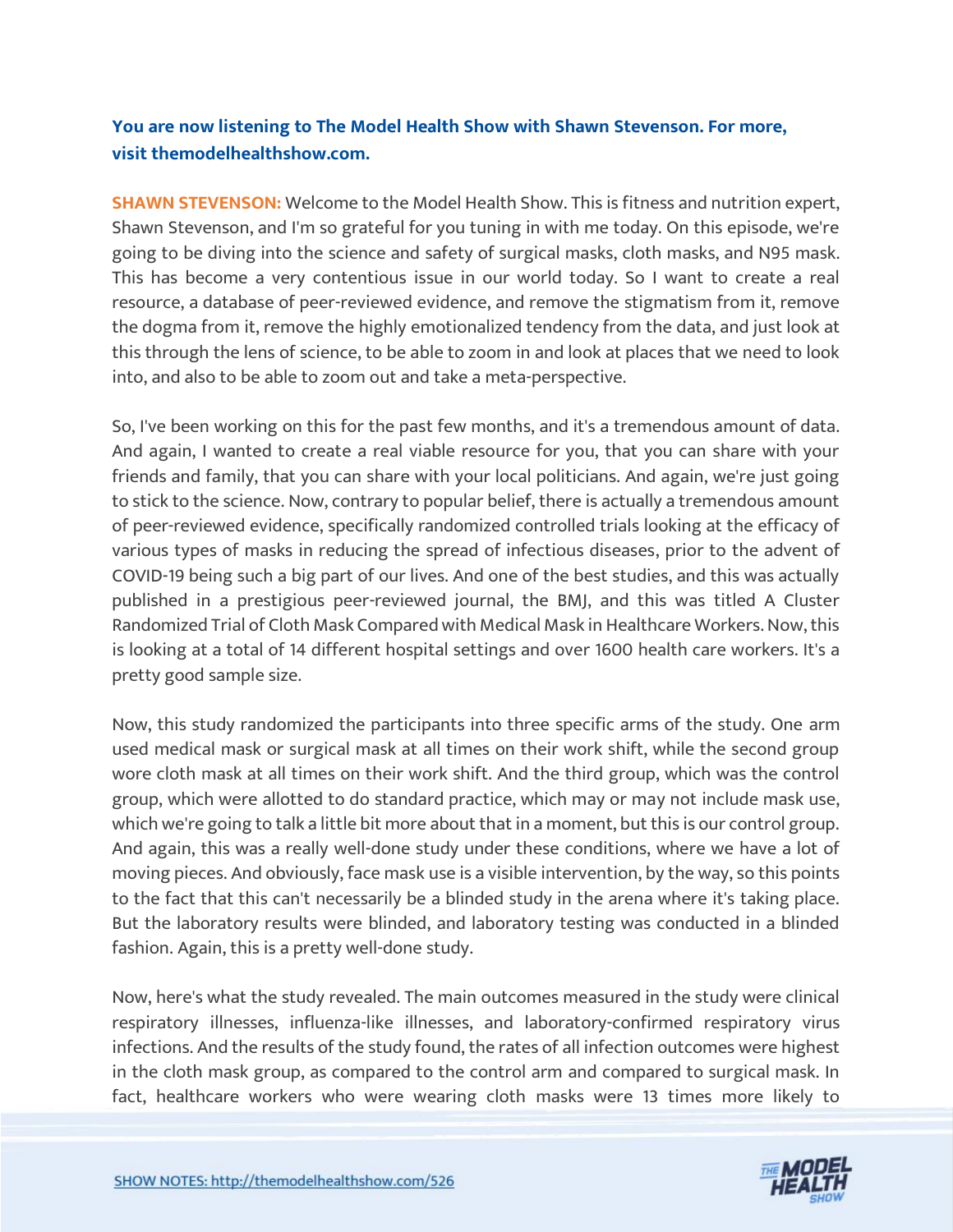experience an influenza-like illness than those wearing medical masks aka surgical masks. Right now, I highly encourage that if you're listening to the audio version of this, definitely check out the video version of this episode, so that you can see everything first-hand, you can see the graphs because truly, when it comes to such a contentious issue like this, seeing is often believing. So again, not two times, not five times, but 13 times more likely to experience an influenza-like illness when wearing a cloth mask.

Now, this study is the first randomized controlled trial of cloth mask indicated, and the results from the researchers actually caution against the use of cloth mask. This is an important finding that should be used to inform occupational health and safety, especially in this clinical setting, but also stretching that out into the population because now, a lot of folks are using cloth mask as a go-to when we're seeing such higher rates of infection. And the researchers were trying to really figure out why this was happening. And they said, "Moisture retention, reuse of cloth mask and poor filtration may result in increased risk of infection. Further research is needed to inform the widespread use of cloth mask globally. However, as a precautionary measure, cloth mask should not be recommended."

Alright, so this is the outcome from this, again, peer-reviewed, randomized controlled trial that took place before all this madness in the world, where folks were a little bit more logical in looking at some of these data. And so, I was sharing this at the very beginning and saying, "Hey listen, at least let's acknowledge that wearing cloth mask might be actually leaning towards increasing the rate of infections," and not just advocate because we got to this place where health officials were saying, "Hey, wear anything. Anything can help. Take a handkerchief out of your pocket, take some old underwear, cut it up. Whatever it takes, just wear something. Anything helps." When in reality, if we look at the data, that's not a logical statement, to say something like that. And what if we're putting something on our face that might be exacerbating the spread of infectious diseases? As crazy as it might sound, based on our biases, but this is what this particular peer-reviewed, randomized controlled trial indicated.

Now, another point of emphasis for this particular study, that people who were just looking to affirm what they already believe, they're going to come back and say, "Well, the control group wasn't people who didn't wear a mask." So, we don't know if wearing a mask is going to be effective in this particular clinical trial, versus not wearing a mask. But what folks fail to realize is that, yes, this control arm was given standard practice where they can wear a mask in situations that they deem to be necessary. But if you actually look at the compliance in the study, there's a compliance outline, there's a detail, there's a graph on this.

Compliance was actually significantly higher in the cloth mask arm and the medical mask arm compared with the control group. The control group, literally less than half of the time compared to the other groups, wore masks. And the data clearly shows that. And actually

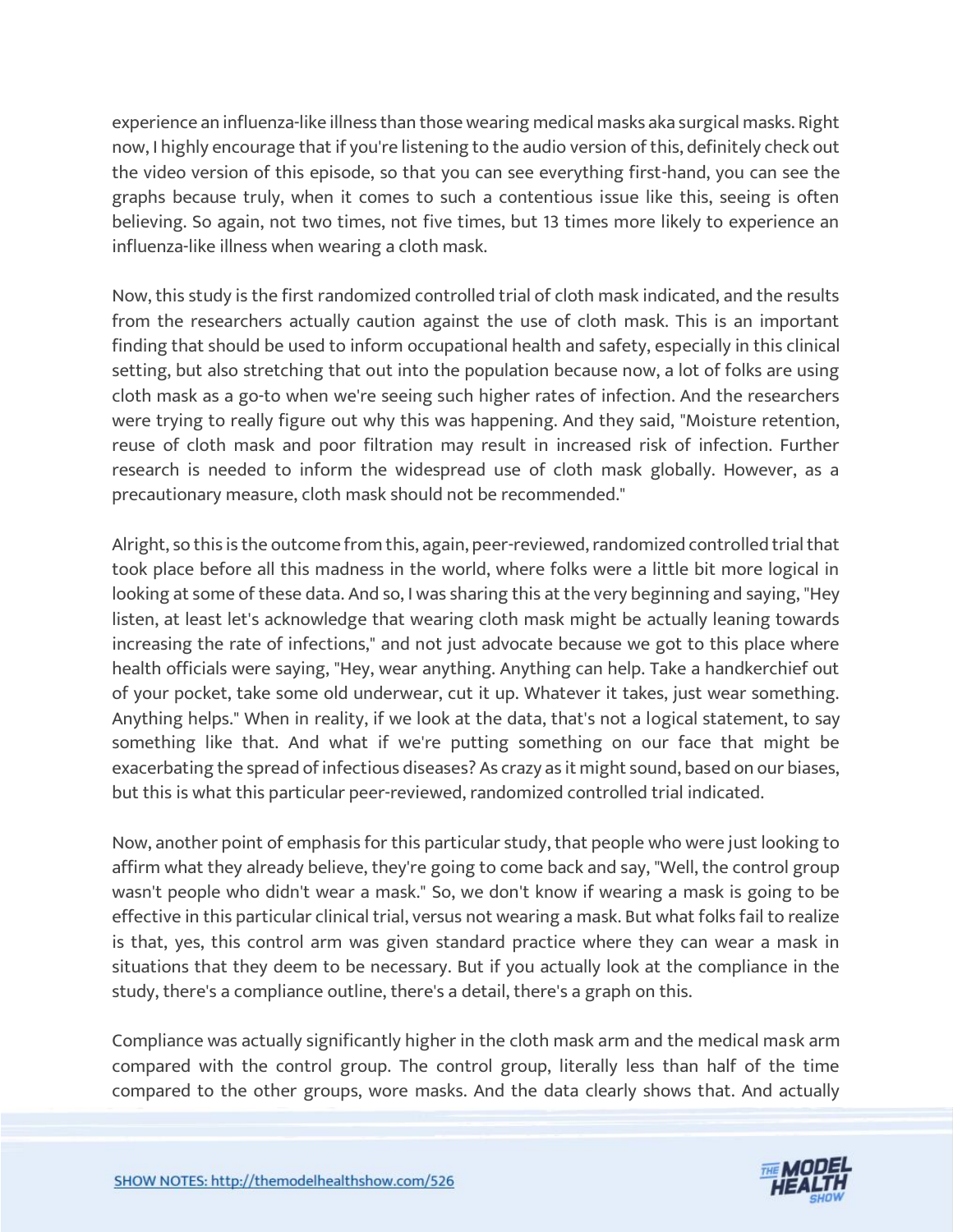again, you have to see this graph to believe it. They were just not very compliant in wearing a mask very often. So, this is starting to lean into looking at, "Hey, what about these folks that aren't wearing a mask or aren't wearing a mask very often, versus these two interventions?" And we can start to extrapolate some insights from this.

Now, this is also important to note. Yes, the rates of influenza-like illness were substantially higher in the cloth mask group compared to the surgical mask and control group who had, again, significant lower mask compliance. But this is important as well. Analyzing the effectiveness of both types of masks as well as the control group against clinical respiratory illness, and against laboratory-confirmed respiratory virus infection, the researchers stated, "Outcomes were not statistically significant between the three arms."

Now, this should be the takeaway from a study like this. We've got two things. If we're looking at influenza-like illness, cloth mask can actually potentially increase the risk of infection. But overall, if we're looking at the other things that were tracked, which was again, clinical respiratory illness and laboratory-confirmed virus infection, the outcomes were not statistically significant with any of them.

Now, another interesting aspect of this study. Hey folks, again, one of the big issues today is that people are window shopping. They're skimming, they're looking for headlines, they're looking for bits and pieces of data. And there's this term called cherry-picking. But folks who tend to cherry-pick are the ones who likely tend to point cherry-picking out in other people, when in reality, especially with such a contentious issue, we have to cross our T's and dot our I's. We need to really analyze the data. We really need to sit with it. We really need to play this out and look at things from different perspectives. And if we're not doing that, we're just going to continue to affirm our own biases.

And so, for myself, coming into it, I'm looking at number one, "Which masks are going to be effective?" because it seemed pretty logical that having some type of facial covering is going to help to stop the spread of droplets, and aerosols, and potentially viral infections like we're going to be talking more about. But I just thought it was a little bit logical. But also, I know that we're venturing into the realm of something that is abnormal for a human design to do something like that. So, I want to make sure, "At what point do we start to see diminishing returns? At what point do we see that there might be any negative side effects?"

And so, these are all questions that I had as I went into the data, not looking for mask to be bad or good, or effective or ineffective. I'm just looking for logic, I'm just looking for truth. And that's what we should all be concerned with, being able to have rational healthy conversations about these things, because this issue truly has shifted our world. This is why I want to create a focused resource for you on this subject.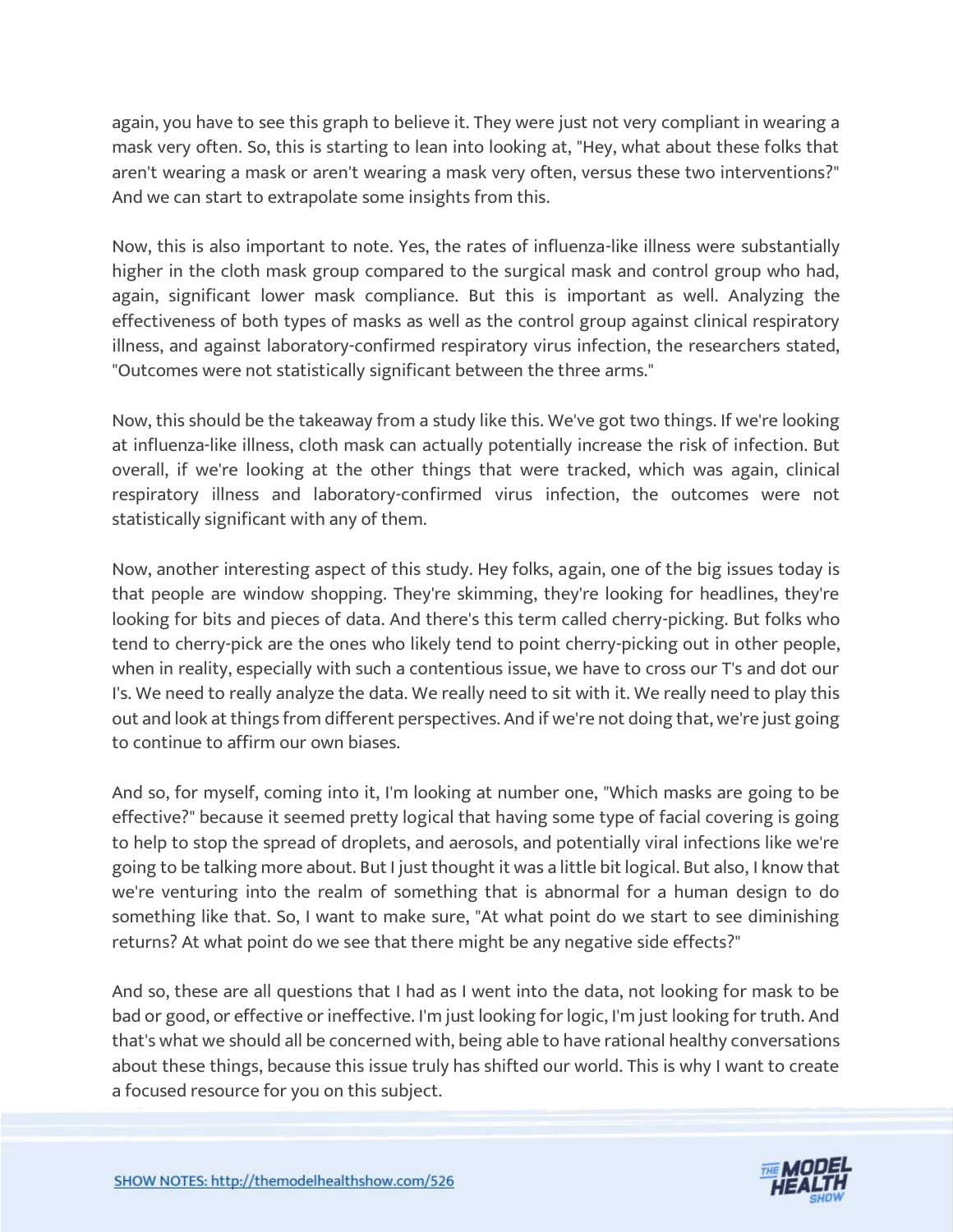Now again, digging in deeper into this well-done clinical trial that we have, here's another aspect that's easily overlooked. The researchers stated that adverse events associated with face mask use were reported in over 40% of healthcare workers in the surgical mask arm, and in over 42% of healthcare workers in the cloth mask arm, ranging from general discomfort to breathing problems. So nearly half of the healthcare workers in both groups experienced some form of adverse event. And just to give a preview of what's to come, when we have these adverse events from putting these things on to our bodies, it's an indication our physiology is giving us symptoms in response to something. And it is evoking a stress response of some form.

Now, does that balance out against reducing the risk of these particular infectious diseases on everybody's minds? Well, we have to see. We have to actually take a rational cost-benefit analysis to truly understand. So, the researchers stated, "We've provided the first clinical efficacy data of cloth mask, which suggests healthcare workers should not use cloth mask as protection against respiratory infection. Cloth mask resulted in significantly higher rates of infection than medical mask, and also performed worse in the control arm. The controls were healthcare workers who observed standard practice, which involved mask use in the majority, albeit with lower compliance than the intervention arms, the control healthcare workers also used medical masks more often than cloth mask."

Now, here's another really interesting thing. Again, this was done prior to all that's happened in the world. The researchers stated, "Observations during SARS... " and they're referring to SARS COV-1, "Observations during SARS suggested double masking and other practices increased the risk of infection because of moisture, liquid diffusion and pathogen retention." This double masking phenomenon, it's not new. This was something that was tested for by researchers, prior to this being a part of our lexicon. Alright? And finally, the researchers stated again, "Moisture retention and poor filtration may result in increased risk of infection with cloth mask, and that cloth mask should not be recommended."

Now, let's pivot to look at why is this happening. Their hypothesis is that moisture retention and kind of being a vector for pathogens could be a reason why cloth mask are increasing the risk of infection. Well, a 2015 study conducted by scientists at Oxford University found that "The accumulation of moisture during prolonged usage may exacerbate this problem by increasing resistance to airflow. Moisture accumulation is also thought to facilitate the movement of contaminants through the material of the mask itself." Now, this is happening in multiple types of masks. We're analyzing the efficacy of the three main types of masks that folks are aware of today, being cloth mask, surgical mask i.e. Medical mask, and N95 mask.

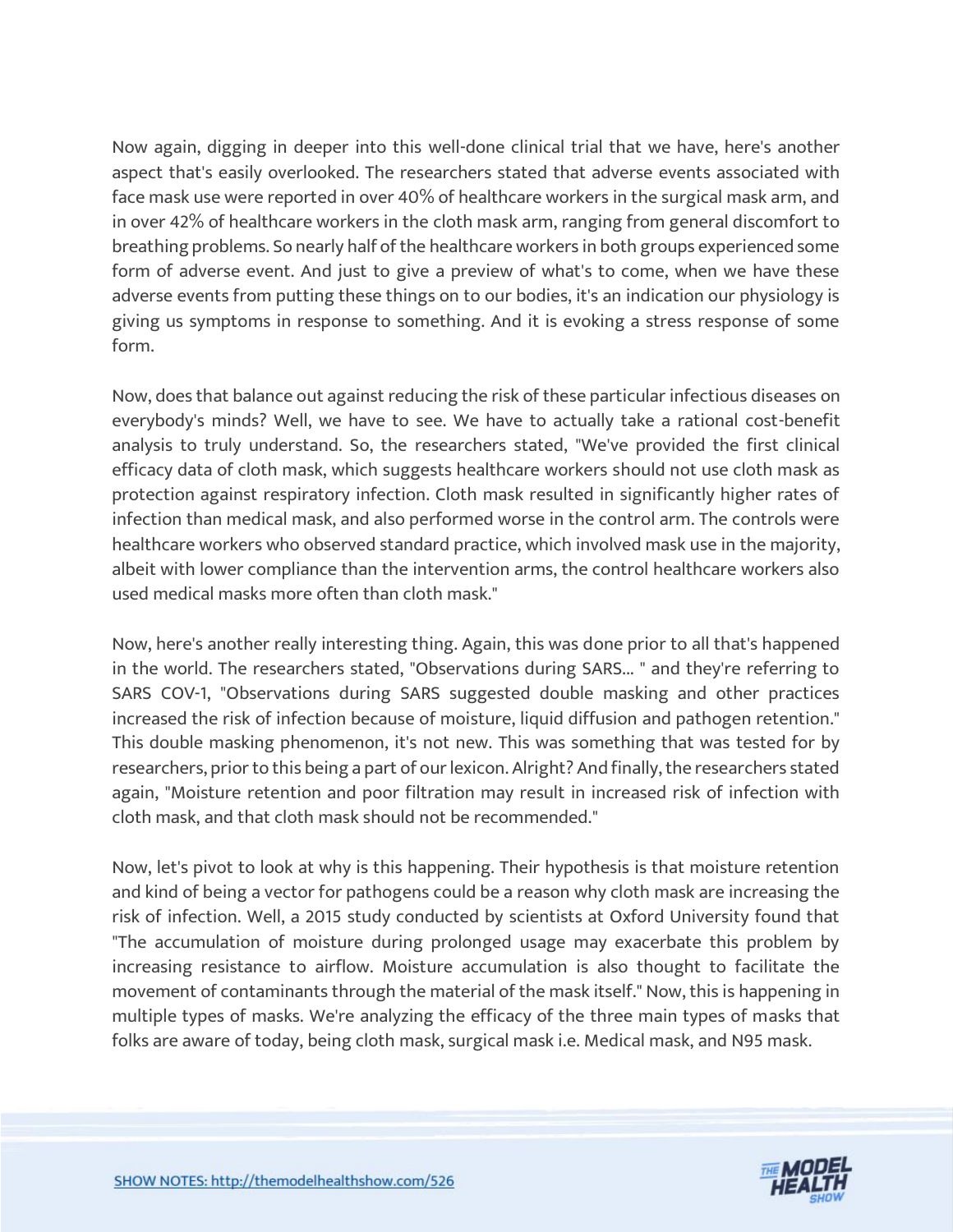So again, this study is seeking to explain what's happening when masks are worn for a notable amount of time, how it can start to have diminishing returns, and possibly create a higher risk of infection. Now, at the end of this episode, we're going to cover what we can actually do with this information, because this is again, a very hot topic and something that has in many senses created this divide and this politicization of an issue that should be focused on human health. But the health aspect has largely been removed from it, and it's been more about dogma, and a little bit more about pre-conceived notions, and a lack of actually looking at and understanding real peer-reviewed evidence. So again, at the end of the show, we're going to talk about what we can actually do with all this data.

Now, we're going to move on to a meta-analysis of 19 randomized controlled trials, alright? 19 randomized controlled trials, these are really the upper echelon of peer-reviewed studies. We'll talk more about the distinction of randomized controlled trials, versus everything else coming up in a bit. But this is a very good data set for us to extrapolate some information from. Now, this was actually compiled post-COVID-19 hitting the scene but gathering data that was already present from years of, again, randomized controlled trials. And this was published in the International Journal of Nursing Studies, and it examined the effectiveness of mask in reducing infections in eight community settings, six health care settings, and five as source control. And we'll detail what all of these are.

Now, we're going to go through what the researchers stated, and then we're going to dig in and really help to make sense of this, because this particular study can easily be confusing even for folks that are well-versed in understanding peer-reviewed evidence. So, the researchers noted that a total of 19 randomized controlled trials were included in this study. Most of these randomized controlled trials used different interventions and outcome measures. In the community, mask appeared to be effective with and without hand hygiene, and both together are more protective. Randomized controlled trials in healthcare workers show that respirators, which are N95s, if worn continually during a shift were effective, but not if worn intermittently. Medical masks were not effective and cloth mask even less effective, when used by sick patients. Randomized controlled trial suggested protection of well contacts.

Now, we've got a mixed bag of data here, where it looks like we've got some effectiveness with mask in the community settings, but not in healthcare settings. And so, we're going to, again, break this down on what it actually means, but I also want to note... And this is the thing, we have to be okay with whatever the conclusion is. That's the thing, we've got to be able to put our biases to the side and actually look at the results. Now, this particular conclusion of the study, which again, we're going to break down all these pieces, we're going to actually look at these references, the conclusion of the analysis states the study suggests that community mask use by well people could... Keyword could... Be beneficial, particularly for COVID-19, where transmission may be pre-symptomatic.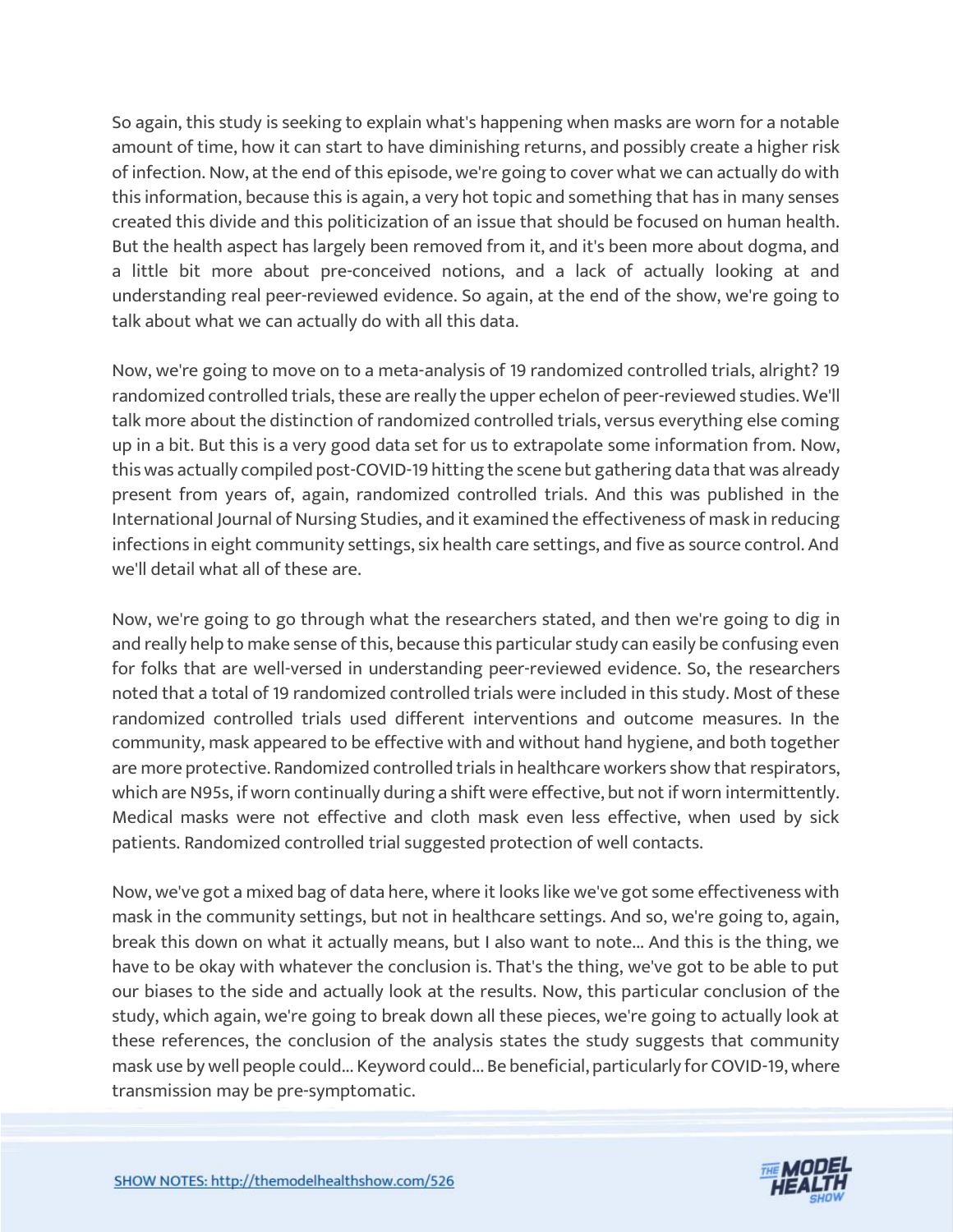Now again, this could be very confusing if you're not putting your biases to the side, and crossreferencing things, and being aware of the intention of the humans who are putting the data together here, because this is an instance where a bias can cause you to only see what you want to see, as you're going to find out. And the only real definitive language here in their results came in the form of medical mask being not effective and cloth mask being even less effective. Everything else was a lot of could and maybe. And now you're going to see why.

So, if you're watching on the video, we're going to actually go through and look at the references from each of these data sets. And of course, we're going to go along with it here, if you're listening on the audio version. We're literally going to go step by step with their references. So, the first set of references, we're looking at the community mask trials. Again, they said in the results that in the community, mask appeared to be effective with and without hand hygiene. So now we're actually going to look at their references. Where did they get that conclusion from? Where did they get those particular results?

So, we're going to go and cross-reference the data. Alright, this is a very important thing to do, again with a very contentious subject, let's actually go and look at the specific studies that they used to come to this conclusion. Now, right off the bat, if you're looking at the video, you're going to see that the first reference that was published in 2008 by Cowling & company, again, randomized controlled trial, peer-reviewed published study, found when it comes to mask effectiveness in the community, their conclusion was NS or not statistically significant. There was no statistically significant finding with this mask intervention. That's the first of these community mask trial references that was used to come to the conclusion of the overall paper.

Let's move on to the second one. This one was by MacIntyre and company in 2009. Their result, the mask intervention was found to be, again, not significant. And it's right there in the references, if people care to actually look at them. Let's move on to the next of the references here. This was by Cowling & company in 2009. And so, Cowling came back. Their team had a study published in 2008, they did another one in 2009. Their results stated, "Not significant. Mask plus hand hygiene protective against lab-confirmed influenza if used within 36 hours." Now, this seems a bit confusing. So, we've got not significant, then we've got mask plus hand hygiene protective against lab confirmed influenza if used within this particular day and a half time frame.

Let's look at the study itself, and this particular study was published in the Annals of Internal Medicine. And the study stated, "Hand hygiene, with or without face mask, seemed to reduce influenza transmission. But the differences compared with the control group were not significant. Also, "Interventions were implemented within 36 hours of symptom onset, and the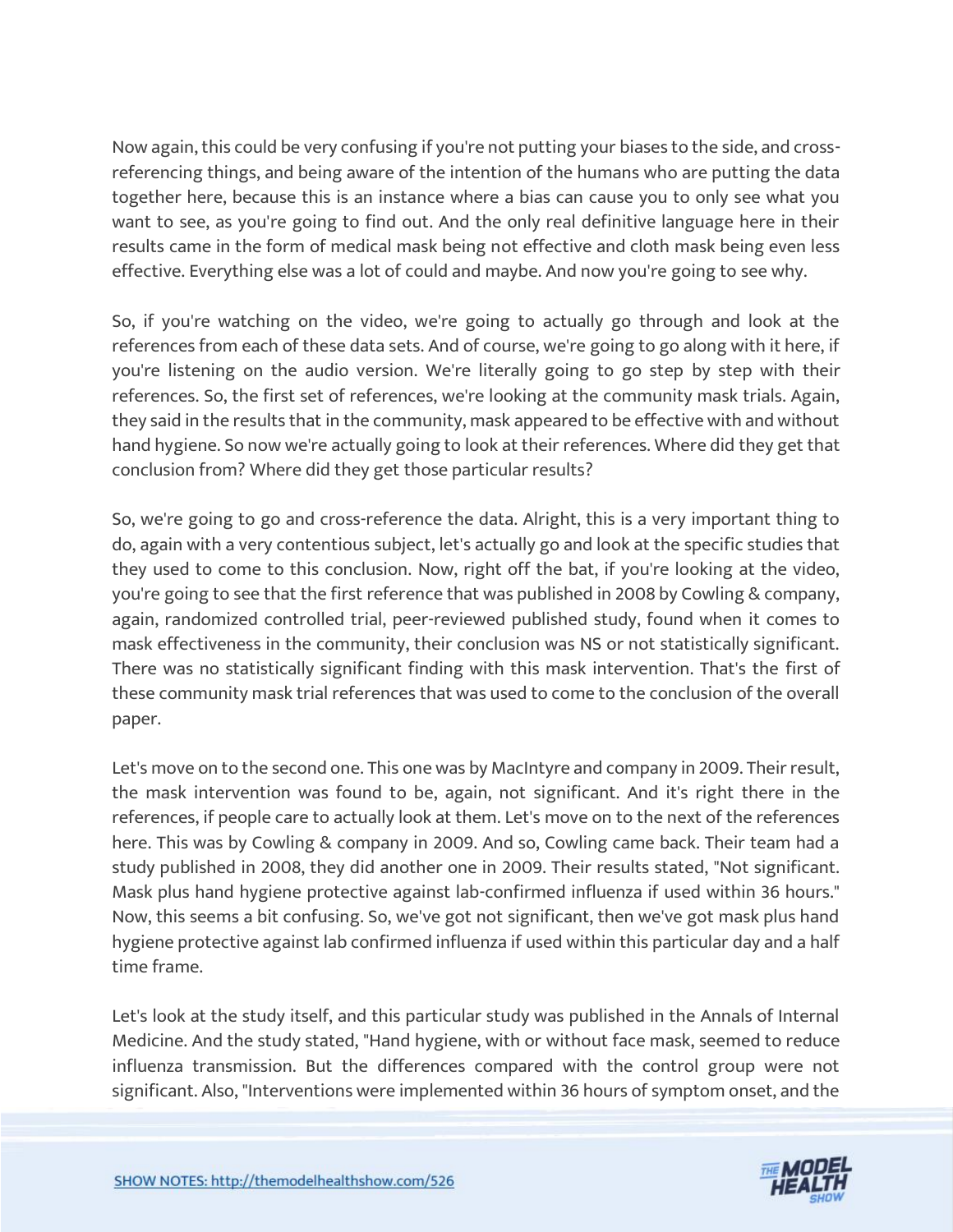index patient transmission of RT-PCR confirmed infection seemed reduced." And this is one of their overall assessments, "Adherence to the interventions varied. We observed contamination between groups because both interventions were practiced to some degree in the control group. Only half of the index patients in the face mask plus hand hygiene group reported regular use of the surgical mask during the follow-up.

So only half of the people did what they were supposed to do. And face mask adherence among household contacts was lower. So, some of the people in the control group wore mask and washed their hands frequently. In this study, really muddying up the waters, and nearly half the people in the mask group actually wore their mask. So, this particular study is really not that well done. It doesn't come to a lot of viable information. That's why I wanted to take a moment and to examine it more to maybe extrapolate like, hey, this study overall, this metaanalysis of all these studies saying that community mask use was effective, maybe we can pull some effectiveness out of that study. But again, it doesn't really seem like it.

Let's move on to the next reference here, and this is from Aiello and company in 2010. This particular study was published in the Journal of Infectious Diseases. And the results stated, "Intention to treat non-significant, non-significant results. Yet again, mask plus hand washing protective in week 4-6 of observation and beyond. So, this is a conflicting statement again. So, let's take a look at the study. The results of the study state, "We observed significant reduction in influenza-like illness during weeks four through six in the mask plus hand hygiene group, compared to the control group." That's strange, in weeks four through six. Why not weeks one through three?

Face masks alone... Again, listen to this part. Face masks use alone showed a similar reduction in influenza-like illness, compared to the control group, but adjusted estimates were not statistically significant. Neither face mask use and hand hygiene nor face mask use alone was associated with a significant reduction in the rate of influenza-like illness cumulatively. It's not looking good, the references saying that mask use was effective in the community. Every reference that we're looking at is not actually saying that mask use was effective in the community.

Let's take a look at the last couple of references here for the community setting. The next one was Larson and company published in 2010, and this was published in Public Health Reports. And the researchers stated that mask plus hand hygiene plus health education protective against secondary transmission, measured by confirmed influenza and influenza-like illness.

Now, taking a peek at the study itself, the researchers come to the conclusion that mask are protective despite there not being a mask only group in the study, and despite... This is important, there wasn't a mask-only group in this study, and despite the acknowledgement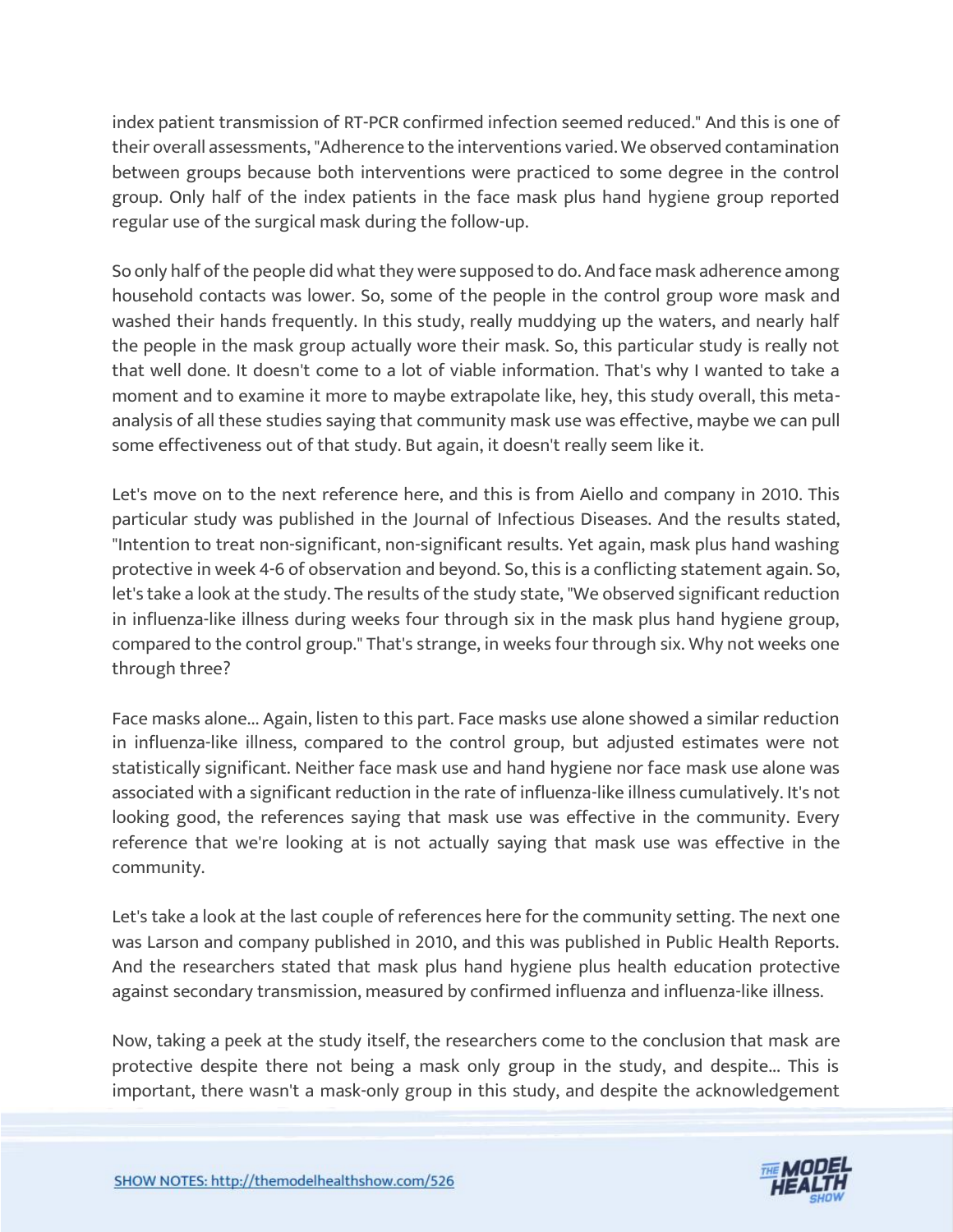that, "Compliance with mask wearing was poor." Now, again, there's some conclusion here that there was some efficacy found, but the data is so contradictory in the study itself, we can't say for certain if this is going to be a viable study to actually demonstrate efficacy of mask in the community.

We've got Simmerman and Company published a study in 2011 and the researchers concluded no significant difference in confirmed influenza infection, yet again, Suess and Company in 2012, again, the results of the intervention with mask were found to be non-significant, now, we just went through all eight references for mask efficacy in a community setting. What did you notice? What was the consistent trend? What did you hear most often? Not statistically significant. Over and over and over and over again. What we're doing here right now, this is science, this is examining the evidence and coming to a rational conclusion, not a single one of these studies that was proposed to demonstrate mask use being effective in the community settings, even remotely demonstrated significant efficacy.

That's not my opinion. That's what their own data shows, if it was different, that's okay, I'd be all for it. I'd be wearing a mask right now on this show. But that's not what the data indicates, so at least to record this, I'm not mask bound. And realistically speaking, even if we could fight and claw and try to find some small instances of efficacy in mask being protective in that series we just went through, the majority of the studies say point blank, they are not effective and or they have no significant benefit. Right, so that's for the community setting, obviously this meta-analysis of all these different randomized controlled trials looked at multiple settings, so that's the community setting, and the crazy thing is, again, the researchers who put this information together, once COVID hit the scene, they stated that in the community, mask appeared to be effective with and without hand hygiene. And that's simply not true. I don't know why they did that or what they were thinking, but that demonstrates to me, researchers coming in with a strong cognitive bias and looking for things that aren't actually there or ignoring things that don't fit their belief system, and to be a good scientist you've got to be able to check your biases at the door and look at the data like a logical rational human being and be willing to be wrong as well.

So now we're going to take a look at the health care setting in this big meta-analysis of multiple randomized controlled trials. Now, the first one was published in 2009 by Jacobs and Company, and it was published in the American Journal of infection control and the benefit of mask in this trial, as the report states, it's NS or not statistically significant. Again, taking a peek at the actual study, the study states, "Face mask use in healthcare workers has not been demonstrated to provide benefit in terms of cold symptoms or getting colds." That conclusion is consistent with the findings of most of these references that you're seeing, but here's another interesting observation, when they tested for it in this particular study, not only were the masks not effective but, "Subjects in the mask group were significantly more likely to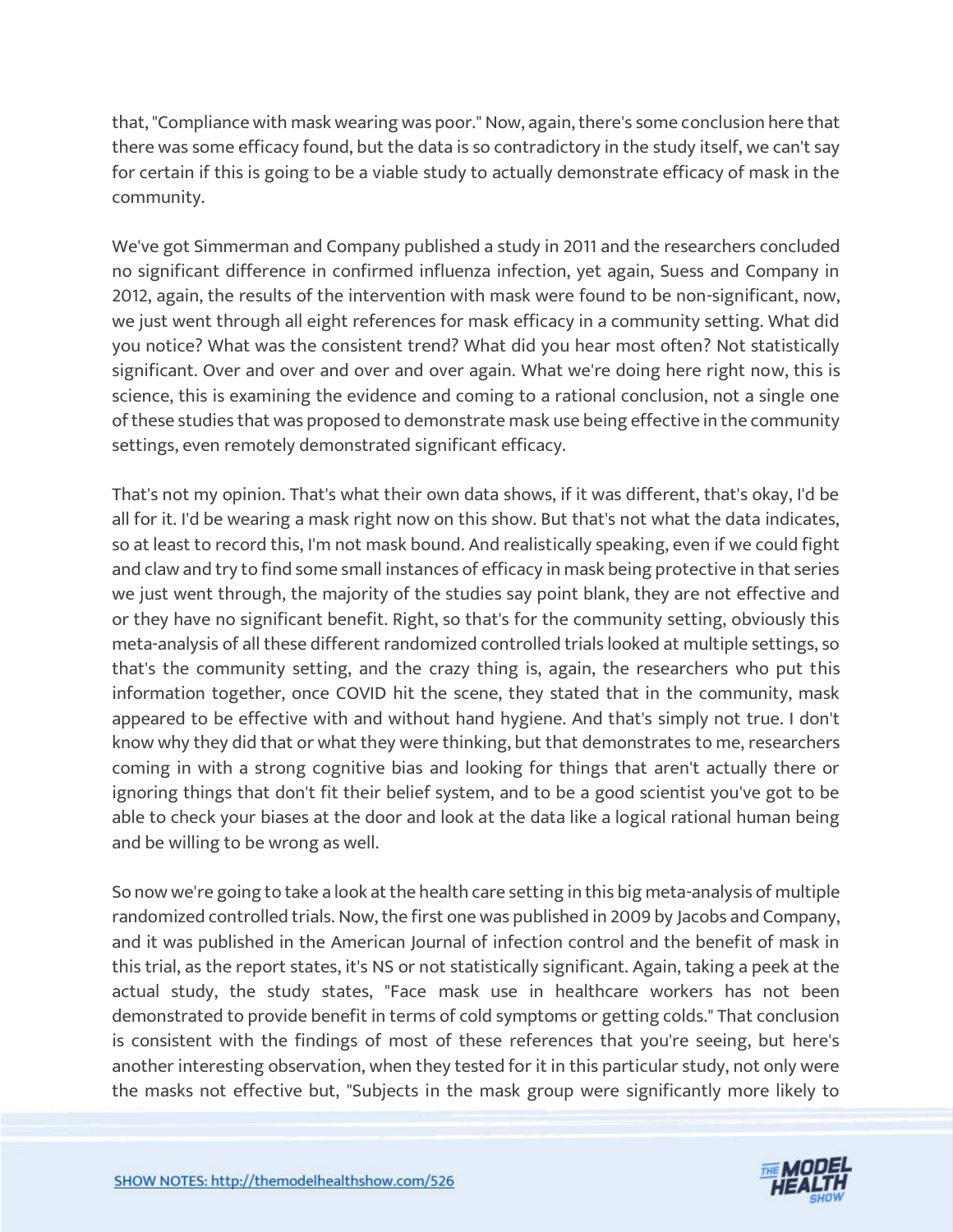experience headaches during the study." Now, obviously, common causes of headaches in this particular context where we have an intervention, where we have something covering our breathing pathways, this could be ranging from... If we're talking about the cause, because that's the symptom, anywhere from excessive stress, impacting the nervous system and or the endocrine system to abnormalities in oxygen exchange to acute inflammation. We can't really identify what the root cause is in the particular patients or the particular participants.

But we can start to question, they're having the side effect of a headache, what's the underlying issue? Is this intervention hurting them? And how serious is it? Now, moving on to the next reference, this is published in 2009 by Lobe and Company, and it pitted surgical mask versus N95 mask without any control group and found, "No significant difference between surgical mask and targeted N95 mask." That's interesting, because N95s are really touted to be superior to surgical mask in this context, and we're going to talk more about that, but here in this instance, they found no significant difference between the two. Moving on to the next reference published in 2011 in the peer-reviewed journal Influenza and Other Respiratory Viruses by MacIntyre and company found continuous N95 protective against clinical viral and bacterial end points.

Alright, we got something that is demonstrating some effectiveness here, let's take a look at the study itself, now this was primarily a comparison of medical masks versus N95 mask versus fit tested N95 mask. Alright, so we don't have a control group here that's not masking. So, when we're saying we got some effectiveness, effectiveness versus what? We're just looking at effectiveness within the triage of mask interventions, the primary findings looking at clinical respiratory illness, influenza-like illness and laboratory confirmed respiratory virus infections were, "Non-fit tested N95 respirators were significantly more protective than medical mask against clinical respiratory illnesses, but no other outcomes were significant."

So, one out of the three were significant, right. Now, just to be clear, this was a non-fit tested N95 demonstrated more effectiveness than the surgical mask, just in one out of three categories. Again, this is great, this is great. N95s were found to be effective against clinical respiratory illness, in fact, they stated, "Rates of infection in the medical mask group were double that in the N95 group." That's a pretty big statement but keep in mind, the results of the N95s were not statistically superior to surgical mask against influenza-like illness and laboratory-confirmed respiratory virus infections according to the researchers here. And something else interesting in this trial was that, "There was no significant difference in outcomes between the N95 arms with and without fit testing." This is a very, very important takeaway from this particular study, again, if we're looking at the data, a lot of folks believe that the fit-tested N95 is going to be far superior than the non-fit-tested N95, but this randomized controlled trial says otherwise.

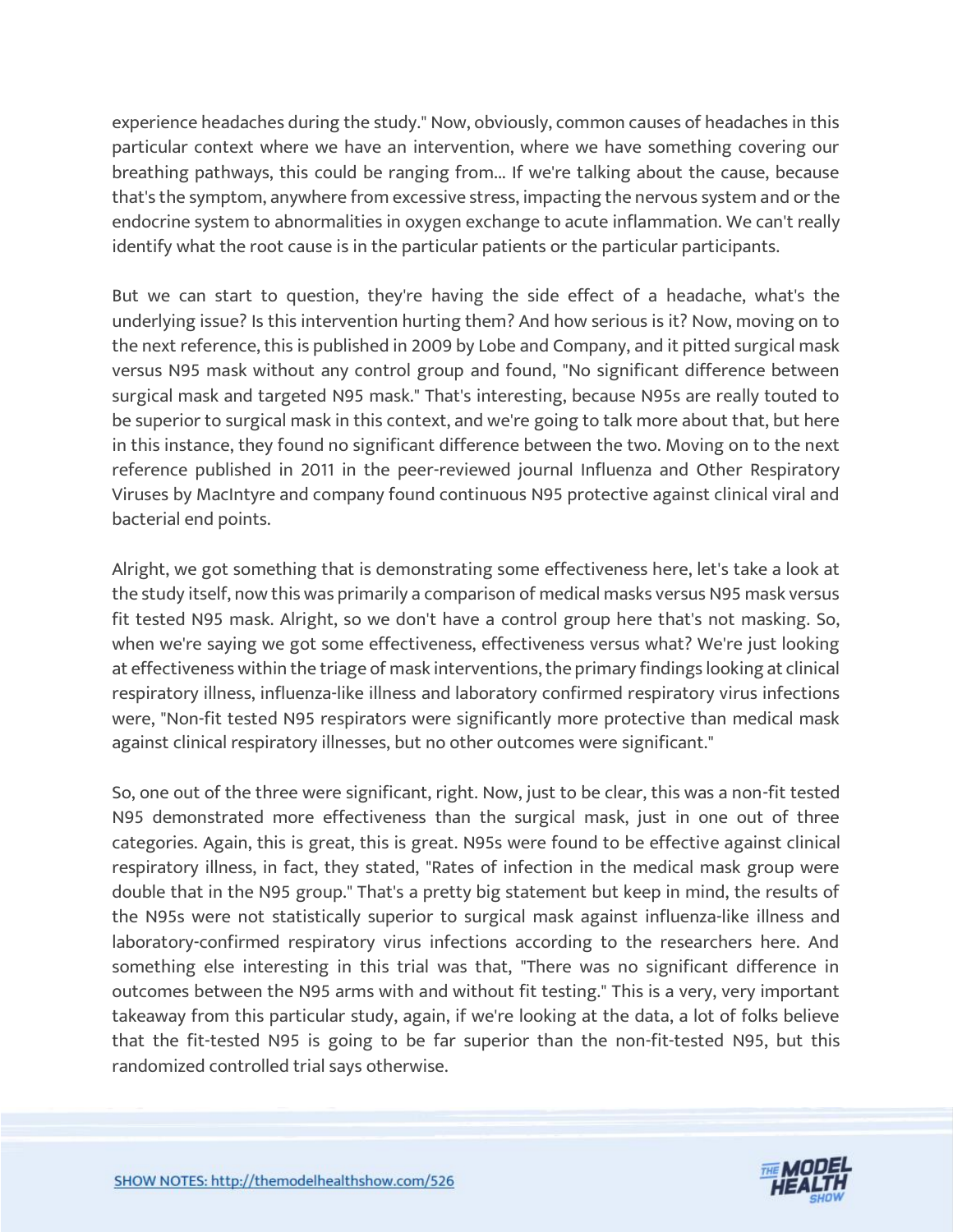How many randomized controlled trials do we have that actually demonstrate that fit-tested is superior? So that's something to keep in mind because we do have some evidence showing that it doesn't make a difference. Now, another reference, which is a similar study from MacIntyre and Company in 2013 published in the American Journal of Respiratory and Critical Care Medicine, this time adds in targeted use of the N95 compared to medical mask or continuous use of the N95. So, we got targeted use of the N95, where the health care workers putting on the N95 just in situations where they feel are necessary and then not having it on other times, you got continuous use of the N95 in this trial, and then we've got surgical mask. Here's what the study states, "Continuous N95 use seems to be protective but there were no difference between targeted N95 and medical mask." One other interesting finding here was that although there appeared to be no difference between targeted N95 and the surgical mask group, listen to this, "The surgical mask group had significantly more bacterial colonization happening in their respiratory tract." What's up with that? What's up with that?

Now we're going to move on to the next reference here, this was another one from MacIntyre and Company, they keep coming back, they just keep studying mask. They've been studying mask for years. We should probably listen to them. This was published in 2015, and this is actually our very well-done study that we've already covered at the beginning of this episode, published in The BMJ looking at the effectiveness of surgical masks versus cloth mask versus the control group that had very low mask compliance compared to the mask groups. All right, so MacIntyre just cracked the code, they came up with something really viable, finding again, that with clinical respiratory illness and laboratory confirmed respiratory virus infection, the effectiveness of surgical cloth mask and the control group using general practice with substantially lower mask wearing compliance, "Outcomes were not statistically significant between the three arms." But the standout outcome from that study again was people wearing cloth mask were 13 times more likely to contract an influenza-like illness than people wearing surgical mask and also significantly higher than people in the control group who had very low mask compliance.

So using this study as a reference for this meta-analysis, again, what we're looking at is the references in a meta-analysis of 19 randomized controlled trials published in the International Journal of Nursing Studies, this study that we just mentioned published in The BMJ, the one that we mentioned at the top of the show and went through, this is probably the reason that the researchers here in this particular meta-analysis stated that medical mask were not effective and cloth mask even less effective. Alright. Medical mask not effective, cloth mask even less effective. So, if something's not effective, we'll just say that it's zero, less effective than not effective, that's like negative, right? So that's like, this is a problem. If we really look at this rationally, how can something be less effective than not effective? That sounds bad. Alright, so we've got one more reference here for healthcare settings, this was published in 2019 by Radanovich and company published in The Journal of the American Medical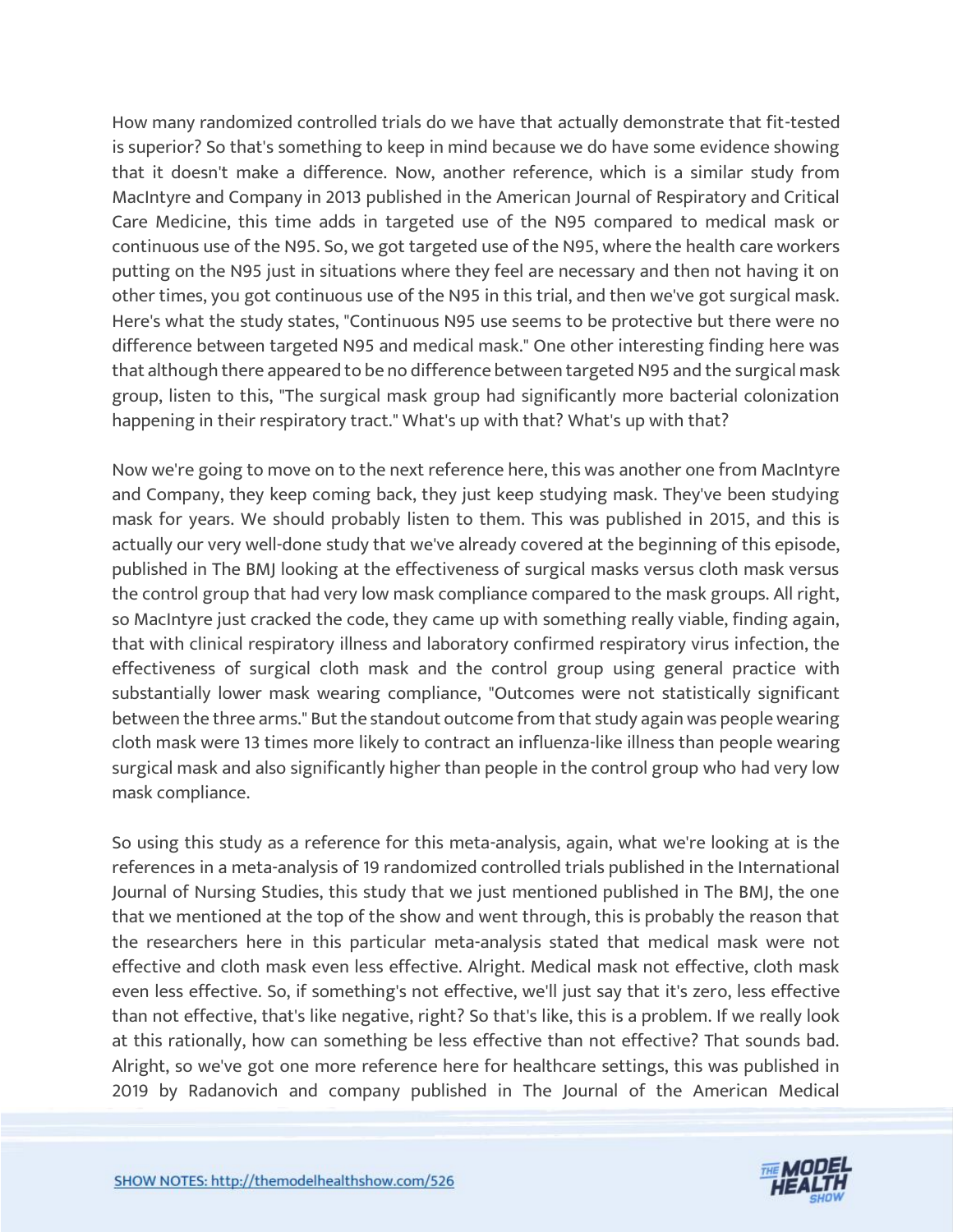Association. They stated, "Among outpatient healthcare personnel, N95 respirators versus medical mask as worn by participants in this trial resulted in no significant difference in the incidence of laboratory confirmed influenza."

Are you seeing the trend here again and again and again, the study's owned language, no significant difference, no significant difference. And so, to outwardly state otherwise, after examining all this data, again, something doesn't really add up. Now, we've got one more data set to look at, so we looked at the community setting, we looked at the healthcare setting, now we're going to look at the final data set, which was source control mask trials. In this instance, source control refers to the use of masks to cover a person's mouth and nose and to help reduce the spread of large respiratory droplets to others when the person talks sneezes or coughs. So, it's controlling the source of where it's coming from, and it appears to be obvious that blocking one's mouth and nose would prevent the spread of bacteria, viruses and other microbes. It just seems logical, right? But here's the thing, these entities, if we're talking about bacteria, viruses, fungi and other microbes, these entities don't really operate on the obvious, and that should be obvious today more than ever, in fact, they operate in a way that defies surface level logic altogether. In reality, the actual size and capability of a bacteria or virus would shock a lot of people if they take the time to really think about this and kind of imagineer what this looks like.

So, we'll just use the size of a human hair for comparison, a single strand of human hair is about 80 micrometers in thickness. Okay, so 80 micrometers, it's so tiny, it's measured in micrometers to get to the size of a single bacteria, you have to divide the width of a hair by 40, because a single bacteria cell is just two micrometers in width. So, it's very, very small. Now, here's where it gets really uncanny is when you look at the size of a virus particle. A virus particle is actually too small to be measured in micrometers, they're actually measured in nanometers. And at the size of about 17 to 140 nanometers, you can actually fit hundreds or even thousands of virus particles into a single bacteria cell, again, thousands of viruses can fit into one single bacteria. These pathogens are inordinately small, and the protective pore size of conventional cloth and surgical mask are literally gigantic, they're ginormous compared to viruses.

Now, the potential benefit of a mask is centered on the very limited hypothesis that if we simply attempt to block aerosols and droplets from coming out of the human body, you can stop the spread of infectious pathogens. I said hypothesis intentionally, because again, we're going to look at how this actually works out in reality, because these are source control references, these source control references in this study are looking at the superficial observable control of aerosols and droplets, but it's not nearly as relevant or valid in establishing the clinical end points of whether or not people get sick, that's the thing, that's what's missing. So, we got to keep this in context, source control matters, but does it actually

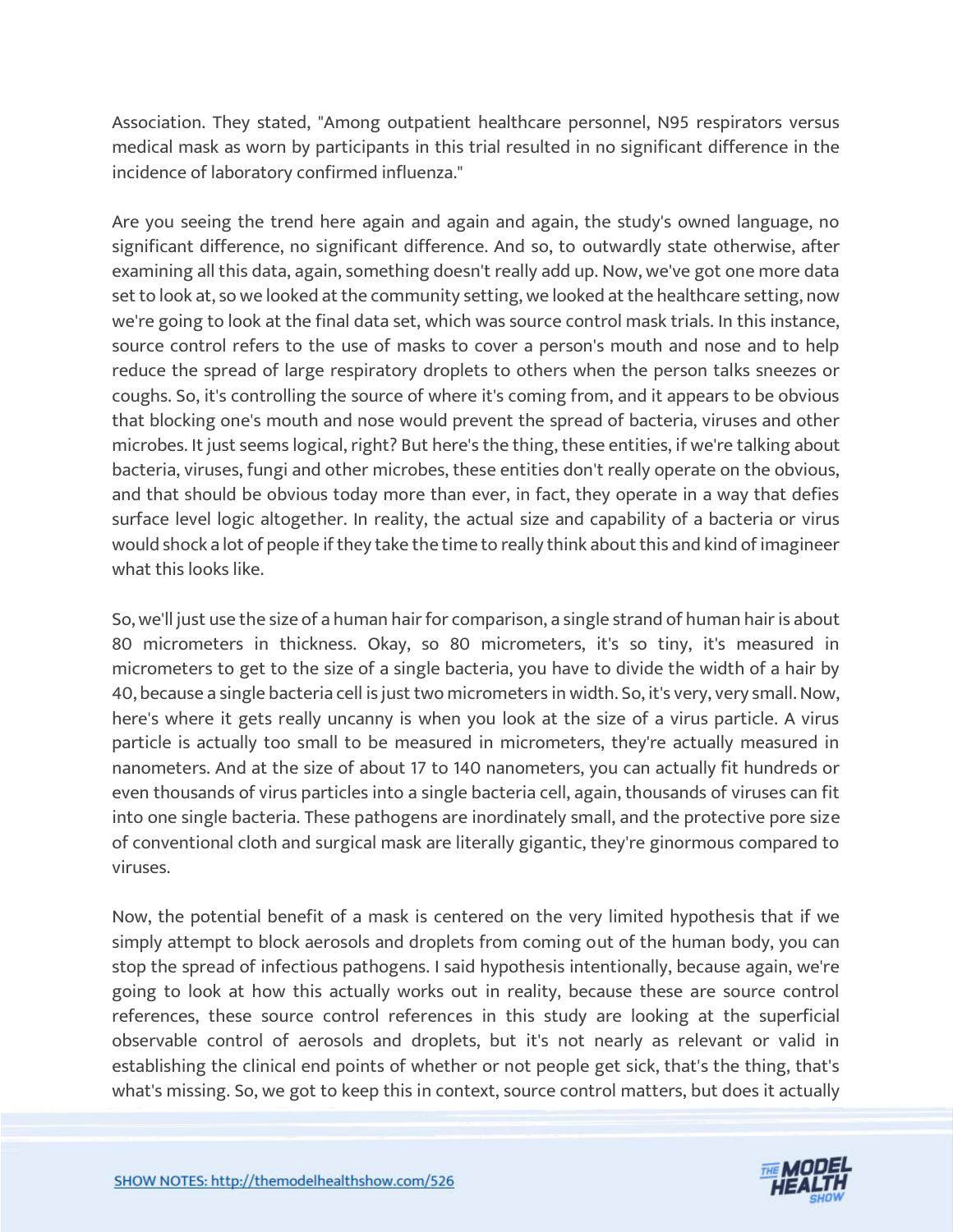stop people, stop other people from getting sick. Now, right off the bat, one of my issues that I would like to bring forward is the tendency to ignore basic laws of physics when it comes to speaking into a mask, coughing into a mask, etcetera. In particular, we're talking about the majority of masks that folks are using are cloth and surgical mask. And what happens when you're talking, when you're coughing, sneezing, etcetera, there is a tremendous amount of aerosols and droplets that are spraying above the mask, under the mask, out the side of the mask, and yes, a notable amount of projections go through the mask, especially if worn for longer periods.

And not to mention the trillions, trillions of virus particles that are literally just teeming on your body, if somebody's got a mask on, all over their face, all over their skin, in their hair, in their clothes. You're walking around like Pig-Pen from Charlie Brown, you've got a cloud of viruses that are just... They're just always hovering around you, these facts of reality seem to be completely ignored when looking into this very contentious issue, but that's how physics work, and also understanding that when we place this object over our breathing pathways, they do in fact become a traveling vector for pathogens. And that's just what it is. It becomes pretty... We're creating a micro-habitat on our face and within this mask and it's... We're moving throughout the world with it and stuff is going to get pushed through and there's going to be an interaction with other things in the environment, and we're all just carrying around this potential litter box to give an analogy for waste products for... Because here's a thing, bacteria make waste too, even the bacteria that we have within the human body, they're doing a lot of things that our body overall does, they're replicating, creating their own waste products.

So again, we're talking about a pretty nasty scenario that we're just kind of carrying around with us, rather than it being dispersed into the environment, which is how we evolved as a species, so this is a new intervention, it's something new that we're experimenting with and we're trying to look again, logically, is this actually effective? To what degree is it effective? And what are the potential detrimental or downsides of this intervention? But we're looking at source control right now, we're looking at what are the results? So, let's put basic physics and logic to the side for a moment, just look at the results in these source control references in the study. And here in the first source control reference, we have a study published in 2009 by Johnson and Company. And first and foremost, you got to understand, this is not based on real world human-to-human confirmations of viral transmission, it's just having people cough into a petri dish. That's where we're at right now. Their conclusion, "No significant difference between surgical mask and N95 mask, they're equally effective when coughing into a petri dish." That's good to know. Let's move on to the next source control study, and this one was published in 2010 by Canini and Company, and it was published in PLOS ONE. And it states, "In various sensitivity analysis, we did not identify any trend in the results suggesting effectiveness of face masks."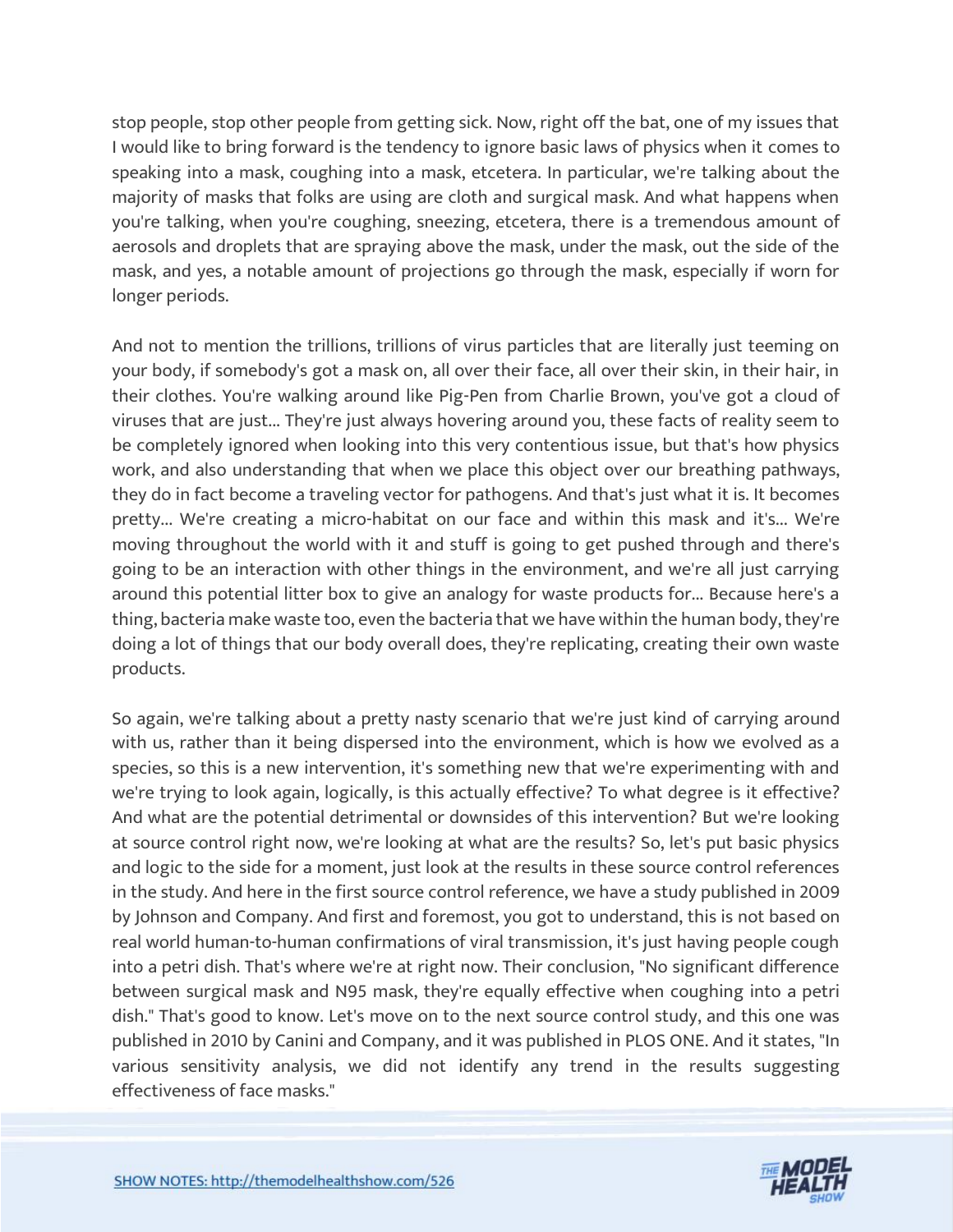Again, we're looking at source control right now, we're looking at source control, and here's another study finding no effectiveness with face mask. Let's look at the next reference under source control. This was published in 2016 by MacIntyre and Company. This was published in the British Medical Journal, the BMJ. Now, if you actually look at the study results, it says, "In an intention to treat analysis, rates of clinical respiratory illness, influenza-like illness and laboratory confirmed viral infections were consistently lower in the mask arm compared to the control group. Although not statistically significant, a post-hoc comparison between the mask versus no mask groups showed a protective effect against clinical respiratory illness but not against influenza-like illness and laboratory confirmed viral respiratory infections." This is good, we've got a little bit of efficacy here with mask versus a control group in this context. Again, the results were not statistically significant, but we got something. The next source control reference was published in 2014, we've got Barasheed and company putting masks on a tiny group of pilgrims and no mask on other pilgrims. Again, this is a tiny data set. They stated, "Laboratory results do not show any difference between the two groups."

Here we are at the final one of our source control references published in 2020 by Long and Company. Again, is not... This one, listen, it's not based on real world human to human confirmation of viral transmission, it is just having people cough into a collection device. Here's what the study found. "Coronavirus found in exhaled breath of no mask subjects, but not in mask wearers." Again, they were using a collection device, where it's directly in front of them, having them cough a few times to get this particular result, or this particular outcome. It's not accounting for basic real-world scenarios like the diminishing returns based on duration of the time the mask is worn. The droplets and aerosol spraying out the sides of the mask, and the most important factor, which is, do you actually see other people getting sick when wearing a mask versus not wearing a mask. Now, based on the data that we've already covered to reference, this study is just grasping for branches because nearly every one of these references that we've covered, we've literally gone through every single one of these references in this meta-analysis, nearly every one of these references concluded some version of no significant difference.

So how on earth do you get to a conclusion where the researchers doing the meta-analysis state that, "The study suggests that community mask use by well people could be beneficial particularly for COVID-19 where transmission may be pre-symptomatic." How do you get to that conclusion? Based on your own data, that's not good science, that's not ethical. The data doesn't say that, in fact, it says the opposite, and we have to stand for logic, we cannot solve these issues if we're not being logical. And so, now here again, I want to reiterate this, if it was reversed, I would care not as a scientist and a logical human being, if the data says that mask are doing all these wonderful things from what we just covered. Amazing. Mask it up. Wonderful, but that's not what the data says. And we have to have the intelligence to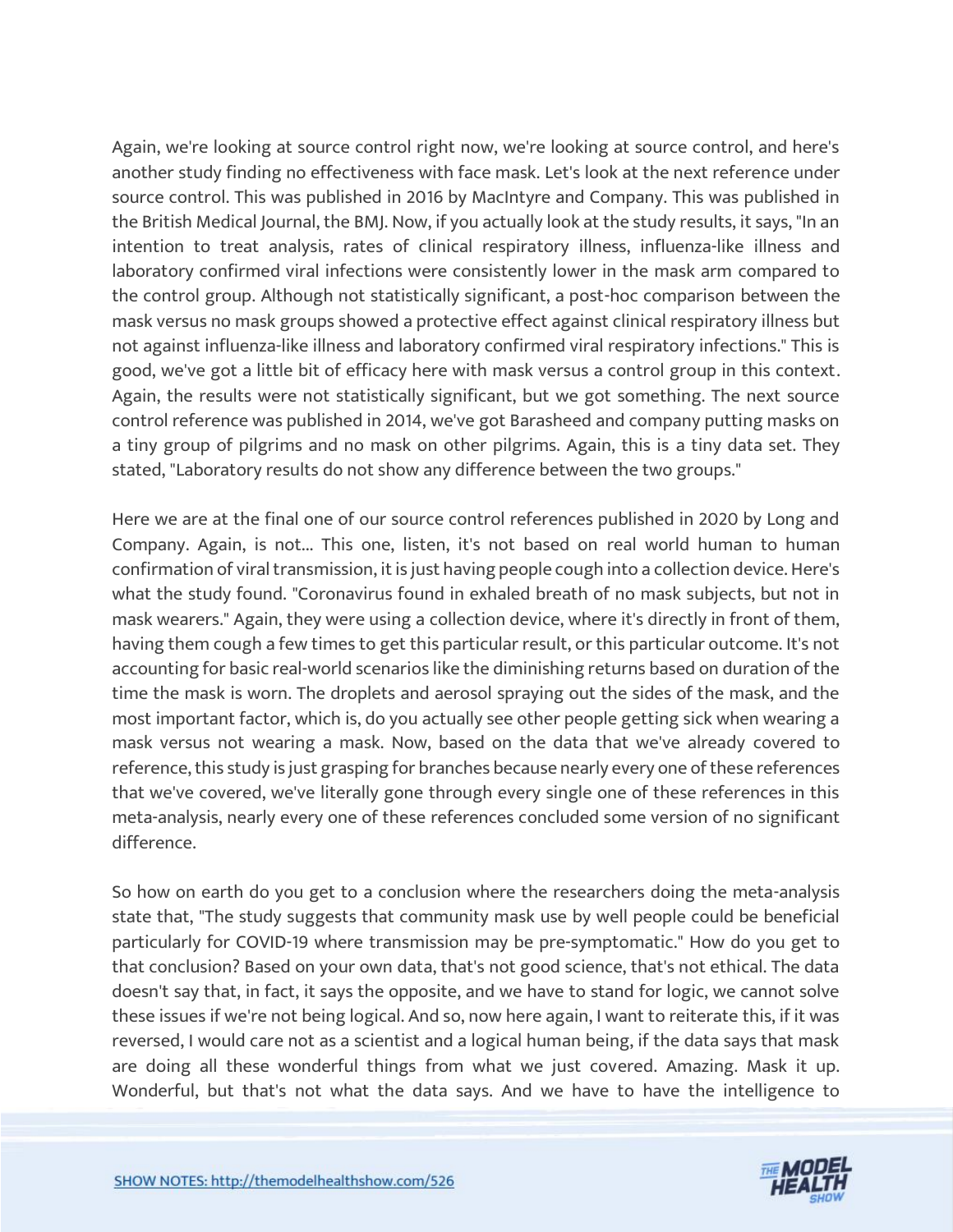acknowledge that. Again, this is an instance where a bias will cause even well-meaning researchers to see what they want to see and not actually see what's present in reality.

Now, we've got to ask ourselves, where are we doing this in our own lives? Right now, there's a lot of things that are separating us, that they're dividing us, that can seem very logical from both camps, because people who are very strong advocates for masks and touting studies that masks... They'll just say the data is clear, it's clear that masks are effective. They truly believe that, and they think that the other group is completely illogical. For me, I'm sitting here in the middle of the balance beam just looking at the data. That's all I care about and doing what's most effective and efficacious for our citizens. Now, where do folks get this idea that masks are incredibly effective and that the results are clear, this is one of the things that you hear on major media, health officials, masks are clearly effective. Studies show that masks are clearly effective, what studies were they using? So, let's take a look at where this information is coming from, because what we just covered are randomized controlled trials. So now we're going to dive in and look at things that are not top tier because randomized controlled trials are a top tier as far as peer-reviewed evidence, as far as the structure of scientific method, randomized controlled trial. We'll break down a little bit more what that is, but I just want to give you a heads-up as to what kind of data people are...

Getting to make them think otherwise, because for whatever reason, health officials are acting like these real-world randomized controlled trials that we've just covered, don't exist. They existed at the very beginning of all this stuff, and I was sharing the data again from a nonbiased position, because I reserved my bias.

But once I know the data, of course, I have my... I'm a human and I understand like, oh, wait a minute we might be going in the wrong direction, why are we not looking at this. Cloth masks are clearly problematic if you look at the data, why is everybody... Why are they telling people to work cloth mask?

That's not ethical. And so, once I understand the data, reserve my biases, now I can kind of step into a more clear conclusion, but for whatever reason, again, health officials are acting like these real-world randomized controlled trials don't exist and instead they keep referring to observational studies. Observational studies by their very nature are unreliable and unclear and open to a massive amount of biases and confounding factors. There are no specific interventions that are being employed, there's not a specific intervention being done, and you're not tracking for a specific outcome. It's just observing. We'll see what happens, maybe there this little sprinkle of this over there, little sprinkle of that, we don't know we just observe, we see what happens. And so, you can literally just come up with things that sound good, really with observational studies. Now, here's the thing, an observational study can yield some great hypothesis that we then go and test with a randomized controlled trial. But an observational

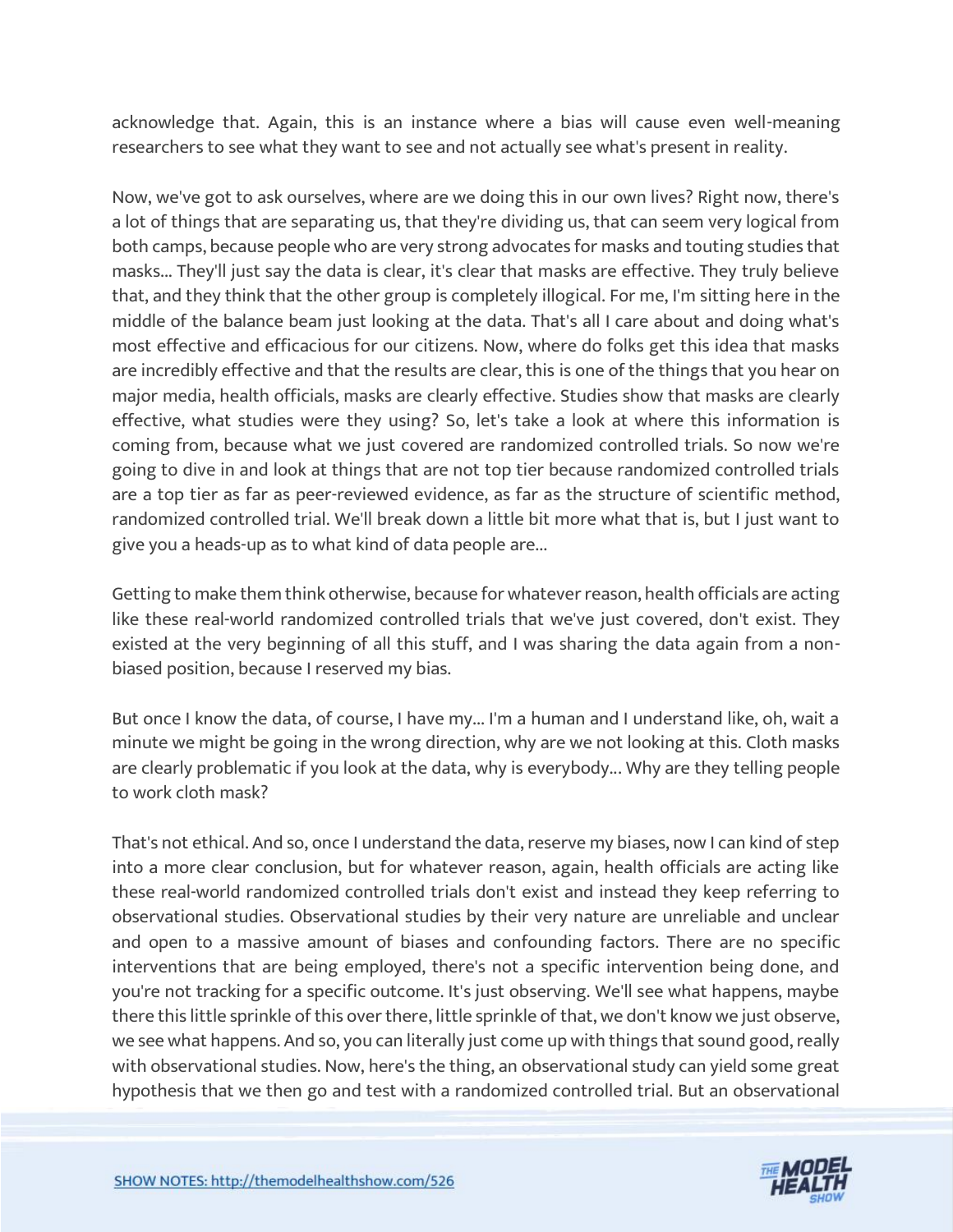study in and of itself, if we have the opportunity, we cannot put that above randomized controlled trials, we just can't do that.

And so, we have health officials deferring to observational studies and also theoretical models. Key word theoretical, not real-world based on actual real-world occurrences but theoretical models that continue to make generous assumptions in their design. One such analysis that made tremendous amount of headlines in June 2020, was conducted by researchers at Texas A&M, declaring that face masks prevented more than 66,000 infections in New York City in less than a month. The lead researcher stated, "By analyzing the pandemic trends without face covering using the statistical method and by projecting the trend, we calculated that over 66,000 infections were prevented by using a face mask in little over a month in New York city." Yet again, if you actually read the study, it's a study affirming how droplets and aerosols travel, which we already know, it's not a study on mask effectiveness, it's not. It's not actually using mask as an intervention anywhere in the study.

Alright, this is a theoretical model based on the movement of aerosols and droplets, which again, this study claims that masks prevented 66,000 infections based on assumptions. Why do we not have a serious problem with that? Assumptions of universal consistency and mask quality because all these people that it's saving, were assuming universal mask quality, universal mask fit, duration of time worn, assumptions about the wearers that they're not touching their face and that the aerosols and droplets are being deflected and sprayed all over their face and clothes and creating clouds of droplets from above and below and through the side of the mask, we have all of these assumptions.

That's not science. That's not science. We can assume to the end of time, but we've got to be able to actually look at reality what's happening in the real world. Because they're also assuming that the masks are effective in the first place, they're not testing it in their study, they're assuming that masks are effective in the first place, which we just went through randomized controlled trials, we just went through a lot of them. The vast majority of real world clinical trials that we've covered show that they're not. They're assuming that they are. It's not based on the data, the real-world data that we have. Again, this assumption, this assumption of universal conditions is not how science works, and it's not how viruses work in the real world. Statistical modeling is a tool, it's a tool. Not the tool. The model is only as good as the assumptions put into the model as well, so 66,000 infections prevented, I mean come on, that's just not... It's not based on reality. And again, statistical modeling can be an effective tool for sure, but it is a tool, it's not the only science and by far, again, the model, the statistical model is only going to be as good as the assumptions that are put into it.

And by the way, if you actually look at their graph in this particular study, their gross estimates also fail to differentiate the effects that shelter in place and social distancing mandates had

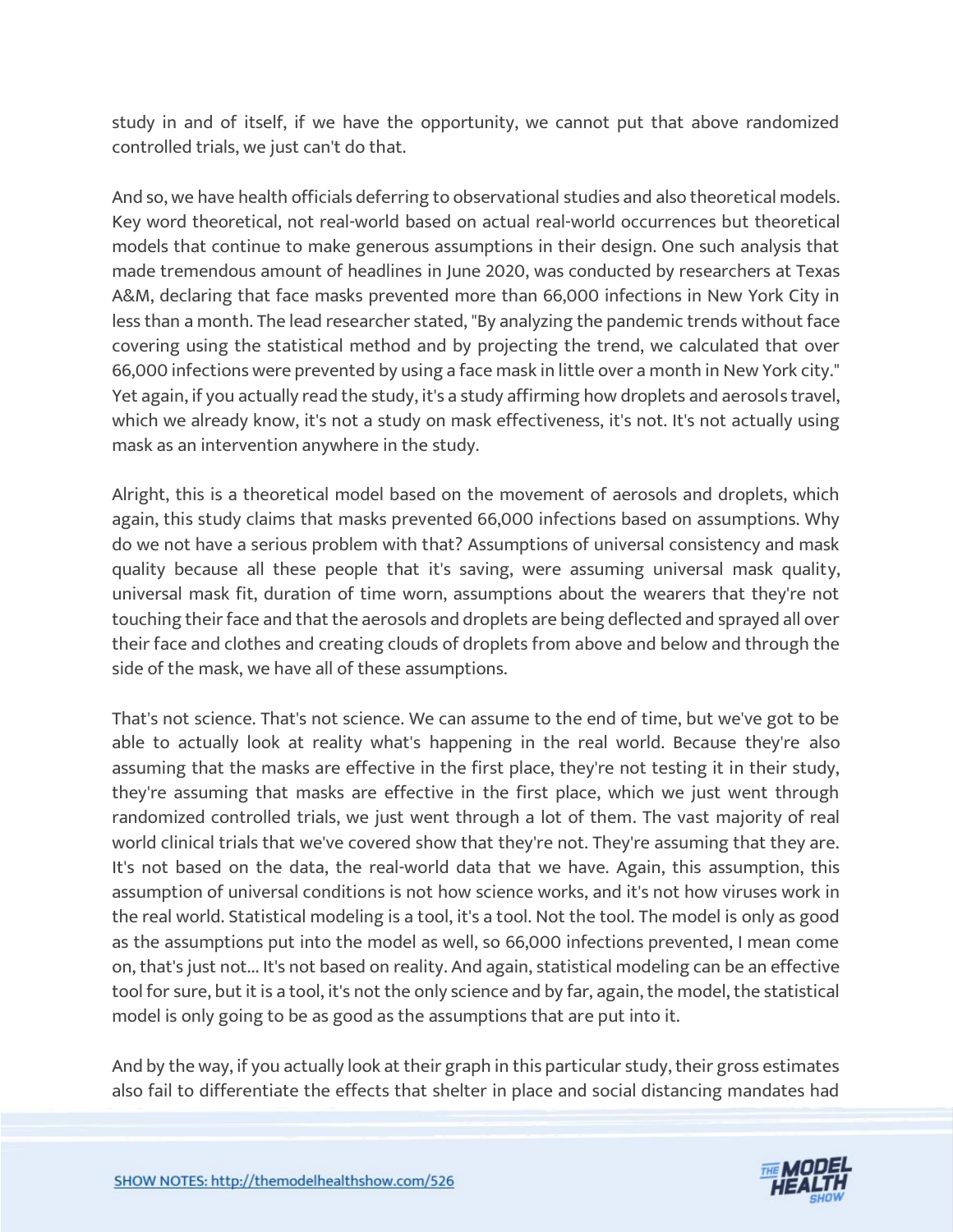versus wearing masks in public, in fact, infection rates were already trending down when the stay at home order mandates were in place, and this suddenly gives unsubstantiated credit to the face mask, which again, you see the trend going down and that's already taking place, but here's the thing, this is the point, because even that, that still can be debatable, but here's the point, even with the masks mandates being firmly in place and you see this trend going down, and this is... They're firmly in place in NYC high level of compliance.

We know what happened after this report was published, the cases of COVID-19 exploded again, they skyrocketed yet again. Alright. So, this was like grabbing this piece of data out of a moment in time and say, hey look, we implemented the mask mandate here, the trend is going down, but then what happened, well, guess what, you don't hear about this study anymore, it was getting passed around, health officials were citing this study, my friends and colleagues were sitting this study, and now it has been completely disappeared from the conversation. There is been a hit man sent out, took it out, it no longer exists. But, with the internet, it lives on, especially again, make sure that you're watching the episode, the video version at themodelhealthshow.com/maskscience.

Alright. It's going to be exclusive on that platform, again, being that it's such a contentious and debated topic with a lot censorship surrounding it, unfortunately, just talking about real world peer-reviewed evidence and sharing the science, unfortunately, it's a crazy time that we live in where this information gets suppressed and gets censored because in truth, when I share this data initially, and it was something that I invested a lot of time and energy and resources into, YouTube, which is one of the biggest platforms in the world, we're not just talking about for video, but just as a search engine, the video itself was well-produced and it had all this incredible peer-reviewed evidence, and it was about a 51-minute video, 50 something minute video, within about 20-30 minutes, YouTube took it down. They clearly, they didn't even look at the data, they didn't... It was really heart-breaking for a moment, but then it just inspired me even more because right now we have an opportunity to look these situations in the face and to say no, I will not allow my voice to be silenced, to get more creative and more supportive and affirmative, to find creative ways to reach people and to get this information out into hands of more folks.

Also, about a month ago, I received a notice that another video that I took time to be very careful about, in my dictation of the data and publish it on YouTube, was one of our biggest videos where I kind of sandwich this data into an episode and sure enough, it was up for about a year, and I got a notice a couple of weeks ago that YouTube took it down. And the notice was sort of like, hey, you probably didn't know that you can't talk about this, so we're not going to put a strike against you, we're just going to take it down. Just removed it.

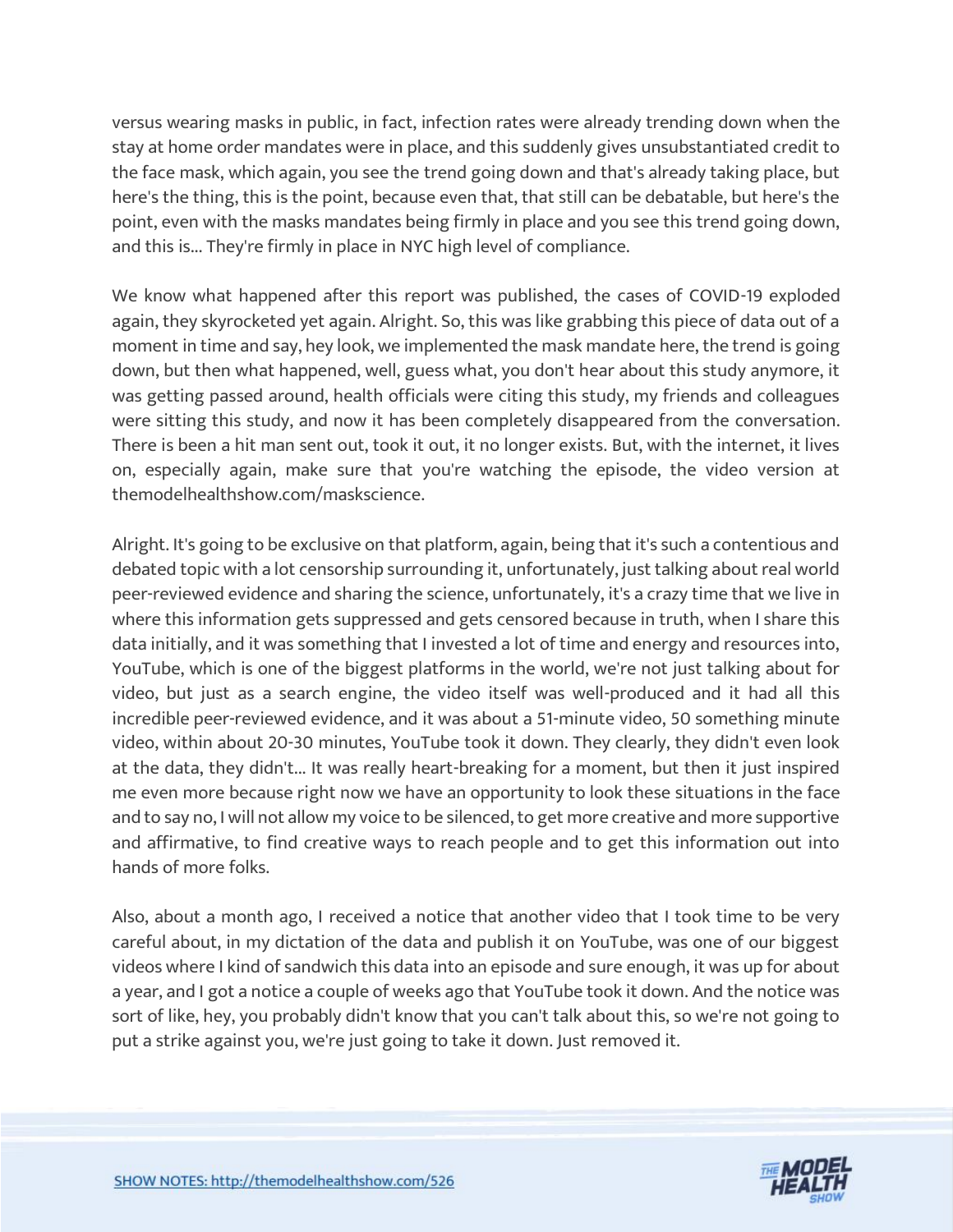And these are things that I've been somewhat battling against, but for me, I'm not even battling against these entities, it's a battle of our minds to be able to stay true to our mission and to stand up and to operate in integrity, even when it seems like the world might be going crazy around you, because it's very strange that we would have a time where our country's built on the premise of freedom of speech, and we have a situation where our government is working in tandem with these regulatory agencies, with the social media platforms to sensor our freedom of speech, under the guise that it's protecting citizens from getting bad information or misinformation or disinformation and these different labels, but the problem is, who gets to decide what the misinformation is, because as we've already gone through, the real world randomized controlled trials that were published that are being used to enforce mandates, is that the actual misinformation, because the framing of this study that we just covered by again, probably well-intentioned researchers at Texas A&M, saying that if people wearing masks were saving all these lives based on our theoretical model, that could be easily, much more easily framed as misinformation, than the randomized controlled trials that I've been sharing since the very beginning. Now, another one of these low-quality studies, and this was actually highlighted by major news sites, this was used by health officials, were quoting this.

And so again, major, major news sites published this, this is one of the headlines, "Surgical mask can reduce the spread of COVID-19 by up to 75%," but if you actually examine the data, you'd find that the courageous study participants in this study were hamsters. These little fellows were the ones tasked with protecting everybody from COVID-19. Now again, when you hear that headline, when the average person sees the tweet from their health official, that mask, again "can reduce the spread of COVID-19 by up to 75%." Woohoo! Eureka! Made another affirmation. So, hamsters were injected with COVID-19 and then placed into cages in plastic boxes next to another cage of uninfected hamsters. The cages were separated by a hole because of course, we're trying to simulate real world conditions. In some parts of the study, they put a surgical mask between the holes. Other times they didn't. These were the conditions that they came up with the 75% effectiveness figure. The lead researcher in the study stated, "In our hamster experiment, it shows very clearly that if infected hamsters or humans, especially asymptomatic or symptomatic ones put on mask, they actually protect other people." This is the problem with "very clearly", because this kind of clearly is sort of like waking up in the morning, crusty eye clearly, right. This kind of clearly is sort of like, somebody walks over to you with the handful of dust and blows it in your eyes kind of clearly.

That's not really clearly. Hamsters, putting a surgical mask in a hole. How dare we, and I got this... I came across this study because a reputable health official, they posted about this, they posted on social media. Look, another study, 75% effectiveness. I was like, oh my goodness, this is great. Let's go check it out. What. Hamsters? Come on. The biggest problem with studies like this is that health officials and the media are sharing these with the general population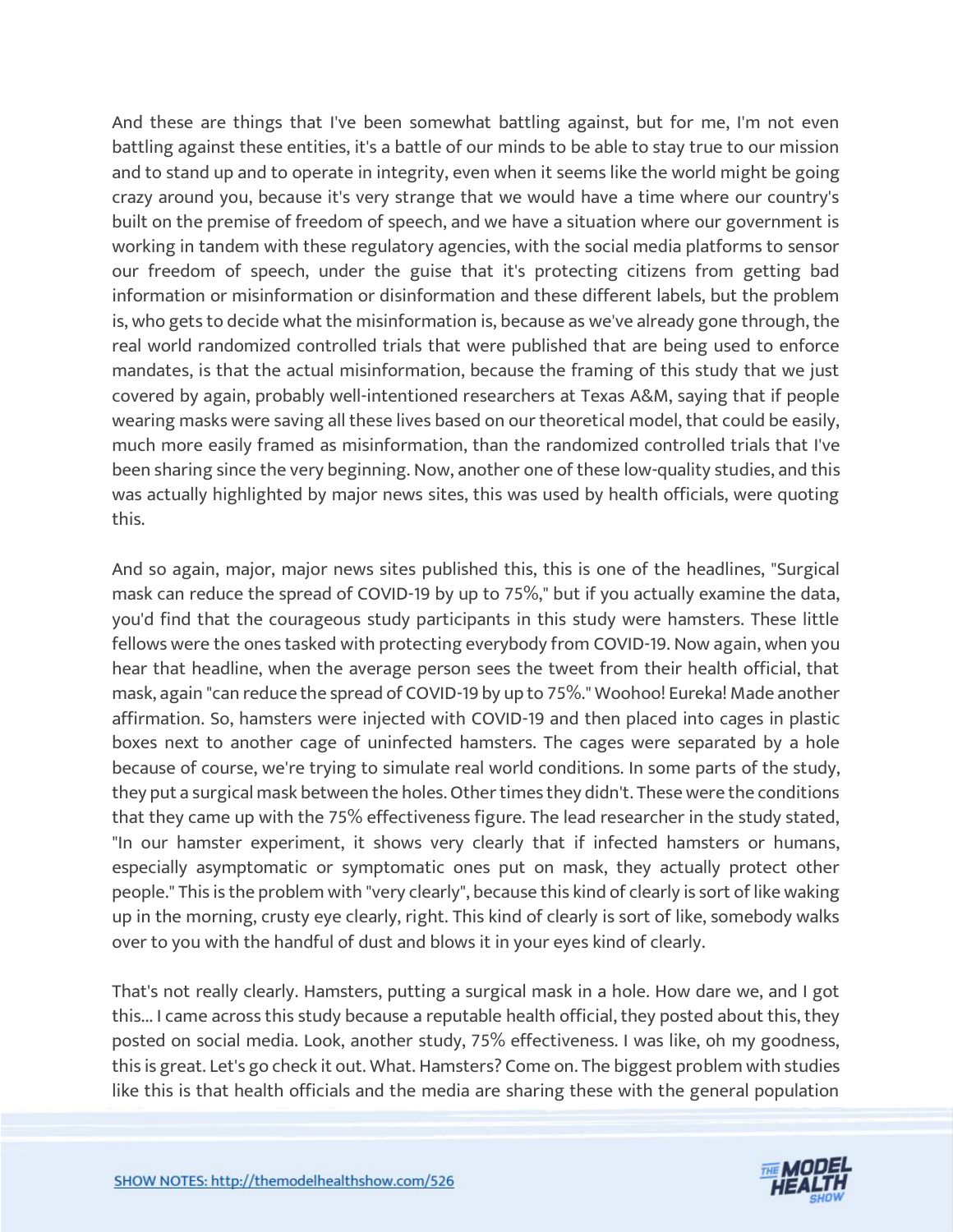who aren't at all concerned about looking into the source of the data and taking a rational perspective, especially when we're inundated with so much fear. This is how we get to such an illogical place as a society, very simple. When we let studies like this influence our policies and our belief systems of our citizens, that's how we get into the place that we're in right now, where it's so debated for people to even talk about mask effectiveness. It's just like, you better know that the mask is effective or you're an anti... That's a... Not even going to say the rest. Alright.

So, let's examine one more of these studies that were pressed into society, propped up, and I saw this as a tagline when I was seeing the commercials for folks to wear masks, they were referencing this particular study, and this was published in The Lancet, and this was funded by the WHO. Now, if you're watching on the video, and we're going to highlight something very important, this study states, "Our research identified 172 observational studies across 16 countries and six continents with no randomized controlled trials, no randomized controlled trials and 44 relevant comparative studies in healthcare and non-healthcare."

You're wondering what a comparative study is this is a study essentially looking at how something is the same or different from something else, it's incredibly vague and again open to confusion and biases, as mentioned before, observational studies by their very nature are unreliable and unclear, there is no specific intervention being employed and they're not actually looking at a specific outcome. And so again, confounding factors, biases are going to be rampant in studies like that, whereas a randomized controlled trial is where we have researchers introduce a specific intervention and look and analyze a specific outcome. They have a specific intervention and analyze for a specific outcome. And it's also randomized so that helps to reduce and eliminate biases. And so, for me to even take the time to acknowledge a study like this compared to the data that we have, it's really not going to be a viable use of my time if I have randomized controlled trials to look to, but regardless, because this is such a debatable issue and there's so much... So much of a divide taking place, I did, I went and dug in, spent a tremendous amount of time going through the references, it's a lot.

Again, 172 observational studies. Wow. And I did a targeted Masterclass episode looking at this Lancet study, and you can see that at themodelhealthshow.com/maskfacts. Alright. So, not mask science, mask facts. That's where you'll see the original mask facts documentary, and also this masterclass session looking at some of the updated data and going through and breaking down this Lancet study, which again is looking at a hodgepodge, truly, once you see all these references, it is insane. It's insane that this is even given any credibility as being affirmative towards the effectiveness of masks, there's so much nonsense in this and so many things that were not about mask, it was just... It was tough, it was tough.

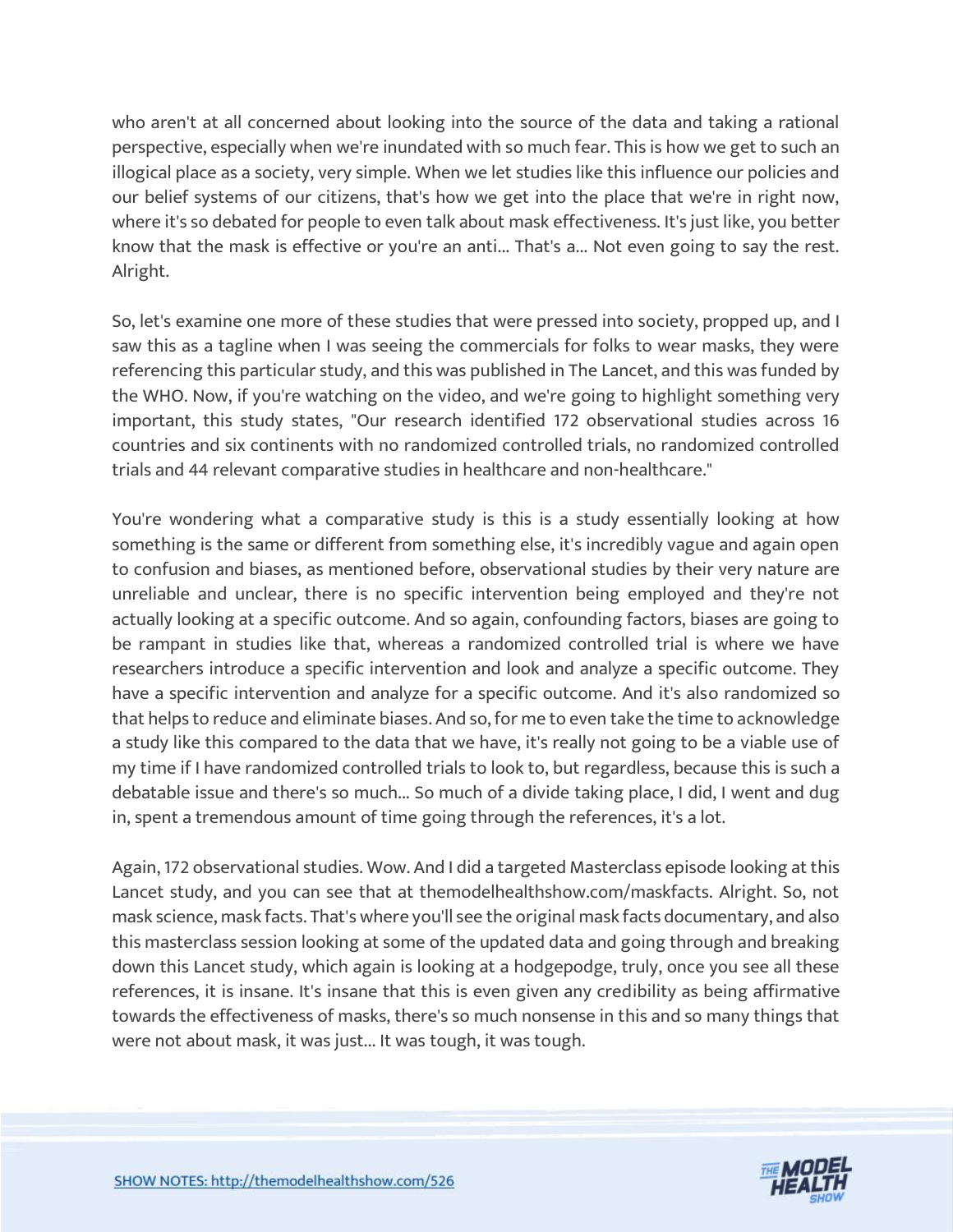It was a tough pill to swallow, but I did and I went through and took the time to do it, and so again, if you want to check that out, is that themodelhealthshow.com/maskfacts, the original mask facts documentary is at the top of the page, and this analysis of the Lancet study is at the bottom plus we get in to some more viable real-world, high quality studies, like the ones that we're going through here. Now, a big deflection point, a big one of the what-about-isms is we just went through some high quality randomized controlled trials and found that over and over again, the results with interventions with mask did not show significant outcomes, the results were often not statistically significant, but the what-about-ism can be... Well, the data demonstrating mask unfortunately the not effective at reducing the spread of viruses, well, that's not against SARS-CoV-2.

That can be one of the deflection points, we don't know about COVID, that was the story very early on. But of course, scientists were asking questions and doing analysis along the way, and again, if we're just going off of history and the data that we do know, it's probably going to be more the same. And here's what we see with a randomized controlled trial conducted the CDC, and it looked at the mask usage, in 314 symptomatic sick patients. The patients were split into two groups, the control group was 160 people who were sick but didn't have COVID-19. Then they had the case group, this was 154 people who were sick and had COVID-19. After analyzing the mask usage of the patients, they found that over 70% of the people who contracted COVID-19 where people who strictly adhered to the mask mandates, and always wore their mask. Over 70% of the people who contracted COVID-19 always wore a mask, versus the COVID patients who said they never wore a mask being just 4% of the cases. Over 70%, always wore a mask and got COVID versus 4%, saying they never wore a mask and got COVID.

In fact, if you combine the folks who said that they always wore their mask with people who said they often wore their mask, that's 85% of the people who got infected with COVID-19 versus just 8% of the cases occurring in people who said they never or rarely wore a mask. If these numbers were flipped, you would have heard this study everywhere, it would have been everywhere. But because it bore these results, most people never heard about it, unless they heard it through my platform, or some of the people who've... It just gets passed along, and the next thing you know this person is sharing the data, that person, that's the nature of the internet today, but this would be major headline news repeatedly referred to over and over again. Now again, this data in of itself should be incredibly eye-opening, but here's the thing, the study was essentially trying to uncover how people are getting COVID-19 even though they're adamantly wearing mask. So, the researchers conducting this study probably have the underlying bias that masks are effective, we just got to find out why they're not working.

And so, the researchers pinned down that it's taking the mask off to eat at restaurants that were causing higher cases of COVID in the case group versus the control group. So that's what they identified, they were trying to look at behavior patterns, they find that when you take the

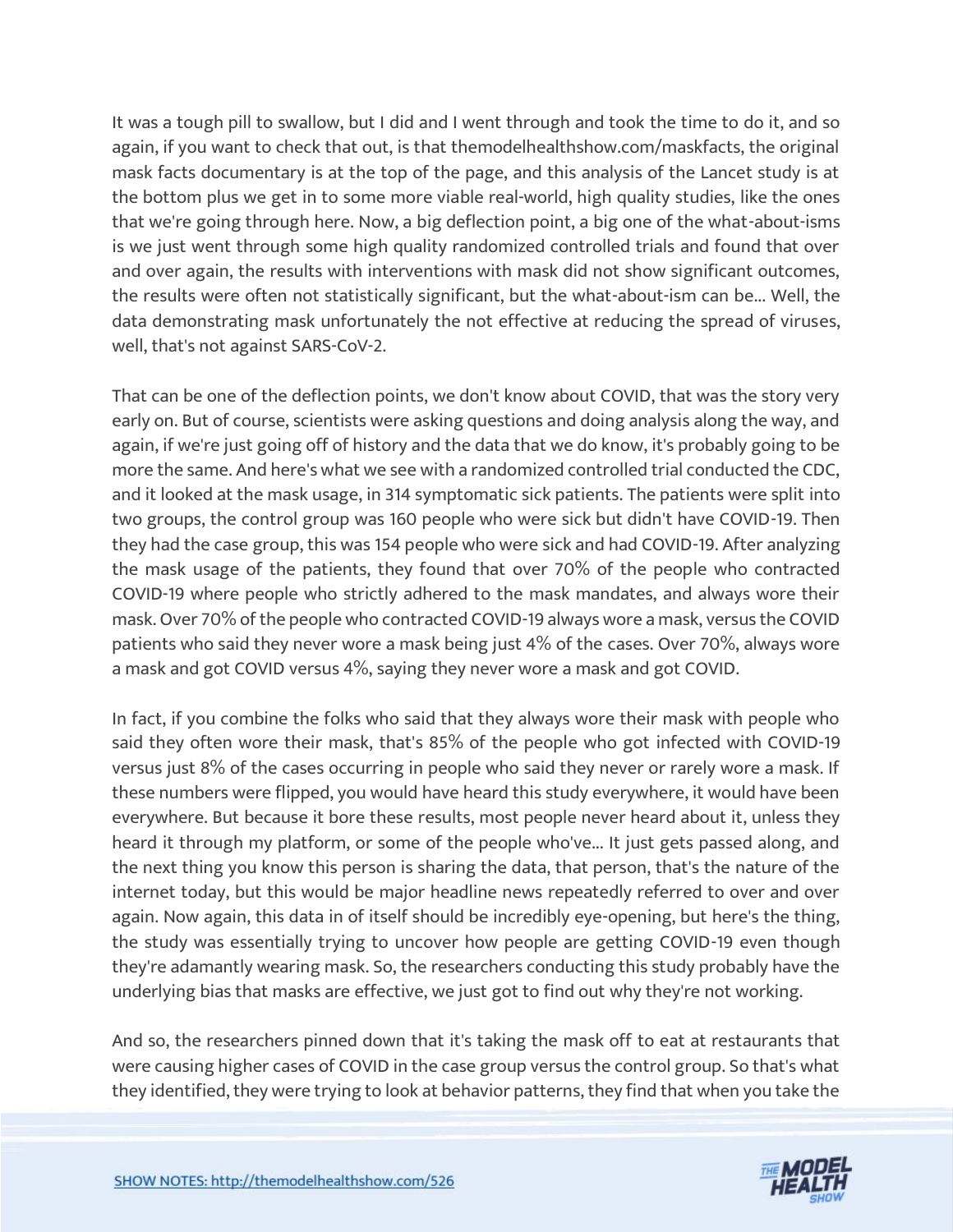mask off to eat at a restaurant specifically, that's when people are getting COVID, but here's what's missed. And again, this is just leaning into logic, again, what's missing in the study is that the control group are people who were sick too.

They got sick as well. They're not people who avoided getting sick, that's what's missing in this study. They got sick and ended up in the hospital too. Even though they didn't go out to eat at restaurants as often and take their mask off to eat. And the mask wearing behavior of the control group who again got sick with something else, another type of infection and ended up in the hospital, almost 75% of these folks reported that they strictly adhered to the mask mandates and always wore their mask. Yet they still got sick. 75%, versus just 3% of the people who said they never wore a mask getting sick. This control group didn't go out to eat as often thus didn't take their mask off as often to eat somewhere, yet they still contracted infections despite an exceptionally high rate of mask compliance. So, we do have some data on COVID-19, and that data is continuing to expand, and you would think with such a contentious hot topic and highly debated issue that our government would have put some studies in place, our regulatory agencies, our public health agencies would put some studies...

Why have we not had that? Instead, what's being passed around right now and what inspired this episode is the Bangladesh study. Alright, Bangladesh. So, we got the Bangladesh study, now circulating, and as of this recording, it's still in review and in it pre-publish state. The title of the study is "The impact of community masking on COVID-19, a cluster randomized trial in Bangladesh." In this study, households were randomized to receive messages emphasizing, this is to get them to use the mask, either altruism or self-protection. So, they were using some psychological tactics to get these households in Bangladesh to wear the mask. Now, I got to just say this right off the bat, there are so many confounding factors and biases here and possibilities for error in reporting that again, I can't believe that this is getting passed around and even taking very seriously. We're going to talk about why, but this is, it's one of the things that's getting propped up right now, and you're going to hear the reason why it's getting propped up.

Mask wearing was assessed through observational and public locations, including mosques, markets, the main entrance roads to villages and tea stalls. The researcher stated, "Surveillance staff noted whether adults were wearing any mask or face covering, whether the mask was one distributed by our project, and if so, the color, and whether the mask was worn over both the mouth and nose." So, they had staff at these various places watching out because they distributed masks to certain groups, they got a control group without masks, and they got the study group that they gave masks to and they're at these various locations trying to watch and see if people are wearing their mask or not and how they're wearing it. Again, at tea stalls, at the entrances to various roads into villages and whatnot. Now to minimize the likelihood that

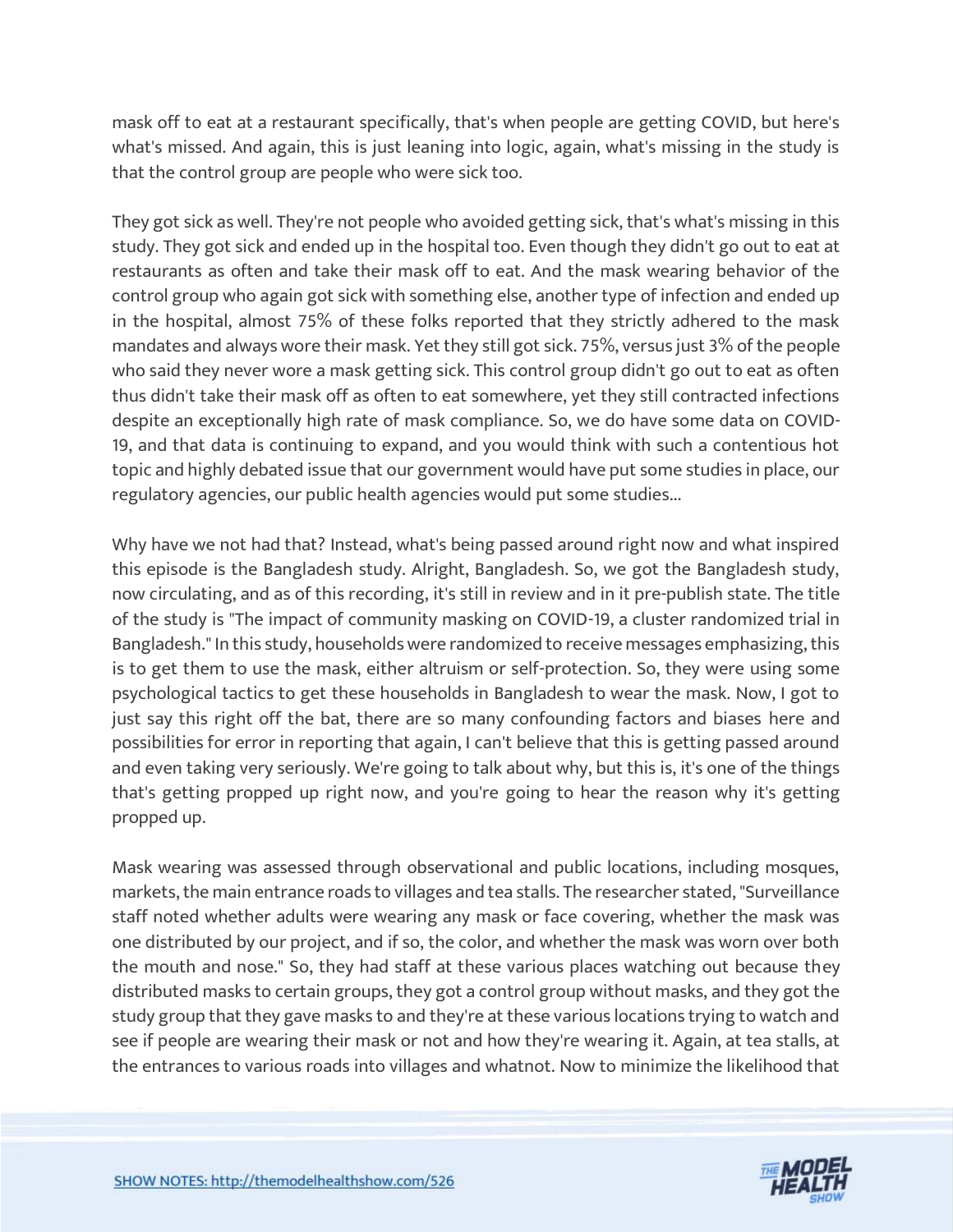village residents would perceive that their mask wearing behavior was being observed, so they don't know somebody's watching...

Let me do the right thing that I'm told to do. To minimize that likelihood, the surveillance staff were separate from masks promoters, the people who were actually promoting and giving out the masks, and they wore no identifying apparel. The surveillance staff, while passively observing the mask-wearing behavior. So, these folks are essentially spy kids, they're hiding out... They're mask spies. They're hiding out, they're not... They don't have any identification. They're hiding out in various places to see if people as they're walking into the mosque or they're entering the village from a road or at the tea stall, whatever the case might be, they're seeing who's keeping up their end of the bargain and wearing the mask. And there were some other ridiculous variables in this study as well, for instance, 60% of the people tracked with a supposed COVID-like illness, said they didn't want to be tested. "Yeah, I'm sick, but you can't test me though," and I'm saying this because in this study, they noted that more participants in the control villages reported incidents with COVID-like illnesses compared to participants in the intervention... The mask intervention villages.

But again, most people weren't tested, so again, they're kind of highlighting like, Hey, we had this intervention and it looks good, but we have this really strange variable of people saying they don't want to be tested because it's Bangladesh, even still, here's the results they found with this metaphoric gumbo of potential confounding factors, looking at interventions with surgical mask, cloth mask and a control group with no mask. The researchers stated, "We find clear evidence that surgical... " There's that word clear again. "We find clear evidence, that surgical masks lead to a relative reduction in symptomatic zero prevalence of 11.2%." Which again, this is their definition of clear evidence, and they stated. "For cloth mask, we find an imprecise zero benefit." Alright, imprecise zero. So basically, it's reaffirming what we already know, cloth masks are trash and surgical masks maybe offer a tiny bit of benefit, but again, the majority of peer-reviewed randomized controlled trials shows no significant difference.

Now, another aspect of this study that if people aren't... If they're just taking the headline that this Bangladesh study finds that surgical masks are effective in reducing the spread of COVID-19, that's the headline, that's what spurred this compilation. This resource for you is because I saw this again, this here's this trend again, a new study comes up and it's just... It's shocking how terrible these studies are, when we have all these well-done studies that are just completely ignored, and here's another thing, if you actually dig in and look at this the study. This is what took the cake for me. They tracked the benefit of surgical masks according to age groups as well, and they found that there is essentially zero benefit of surgical masks between the ages of 40 and 50, but when you're a couple of years older between the age of 50 and 60, suddenly there's a 23% reduction in infection. Huh? What? How is that possible?

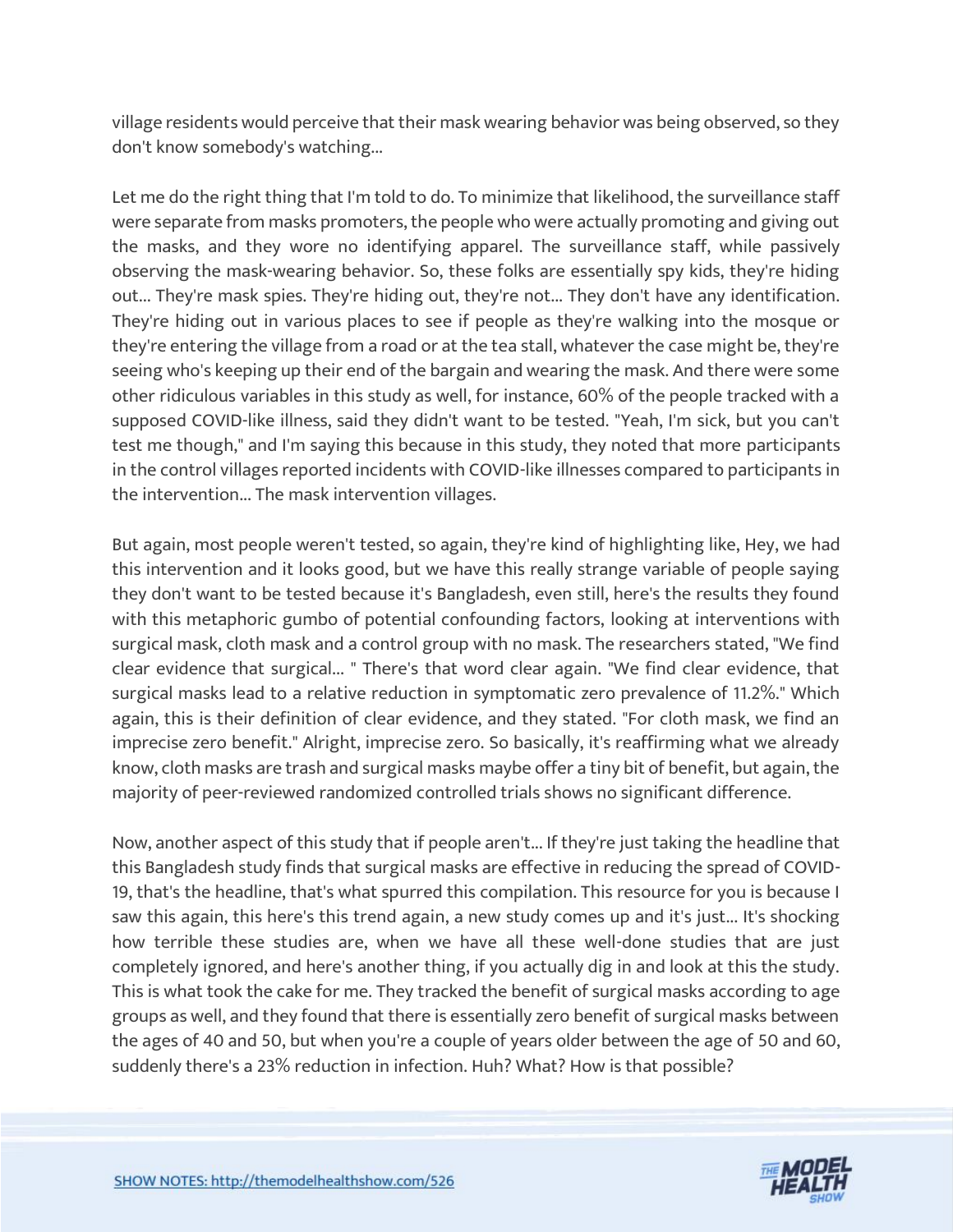There's no explanation for this in the reporting whatsoever, there's clearly confounding unreported factors here creating an unrealistic anomaly like this, because say you're 48 years old, you've got zero benefit with your surgical mask in this particular study, but then your 51st birthday hits and surprise, you suddenly have 23% reduced risk right now from wearing that same surgical mask, it's the... People are jumping out of the cake, they're jumping out of a surgical mask-shaped birthday cake and saying, surprise, now you've suddenly got 23% benefit. Again, I just want to know how this is getting propped up as viable science. At this point, where we are as humanity, what are we doing?

And if we're allowing ourselves to get caught up in this study and debating the benefits of surgical masks, we're looking at something that is not really noteworthy and propping up low quality science in favor of much higher quality science that's already available. Now, this study was making the rounds again as proof of the benefit specifically of surgical masks, but not for all age groups, versus... And that's not even being talked about, versus well-constructed studies with trackable environments and far less confounding factors and potential biases, like we've just covered but again, for the sake of comparison, let's look at another population study that was completely ignored yet again by health officials in the mainstream media, and it's likely because the outcome wasn't what they perceived it to be, it was what was not fitting into the determined narrative.

And this study was conducted with citizens in Denmark and published in the Annals of Internal Medicine, and it set out to determine whether surgical mask use outside the home reduces wearers risk for SARS-CoV-2 infection. A total of 3,030 participants were randomly assigned to the recommendation to wear a mask. And 2,994 were assigned as a control group. 4,862 completed the study, infections with SARS-CoV-2 occurred in 1.8 of the participants recommended to wear a mask and infections occurred in 2.1% of the control participants not wearing masks. The difference between the two groups was 0.3%, not 3%, not 30%, 0.3%. The scientists stated, "The difference was not statistically significant." Now there were so many things that can be debated, this is how this... A study like this gets brushed off to the side where they prop up the Bangladesh study instead, as if it's Simba, it's the golden child. Whereas a study that's more well done and actually has several subsets of things that they studied, this gets brushed off because you could say, Hey, what about source control? What about compliance? Again, it's just trying to construct a way, trying to explain away the result of this study when...

I don't have to try to explain away the results of the study we covered, it's their own language, it's the words of the researchers, but when it comes to the Bangladesh study, of course, I did add in some opinion some insights there because it's just kind of silly. Some of the things that they came to a conclusion with. But here in this study, and this is what was missed, if you don't dig in and actually look at the data, there were several additional un-planned results that were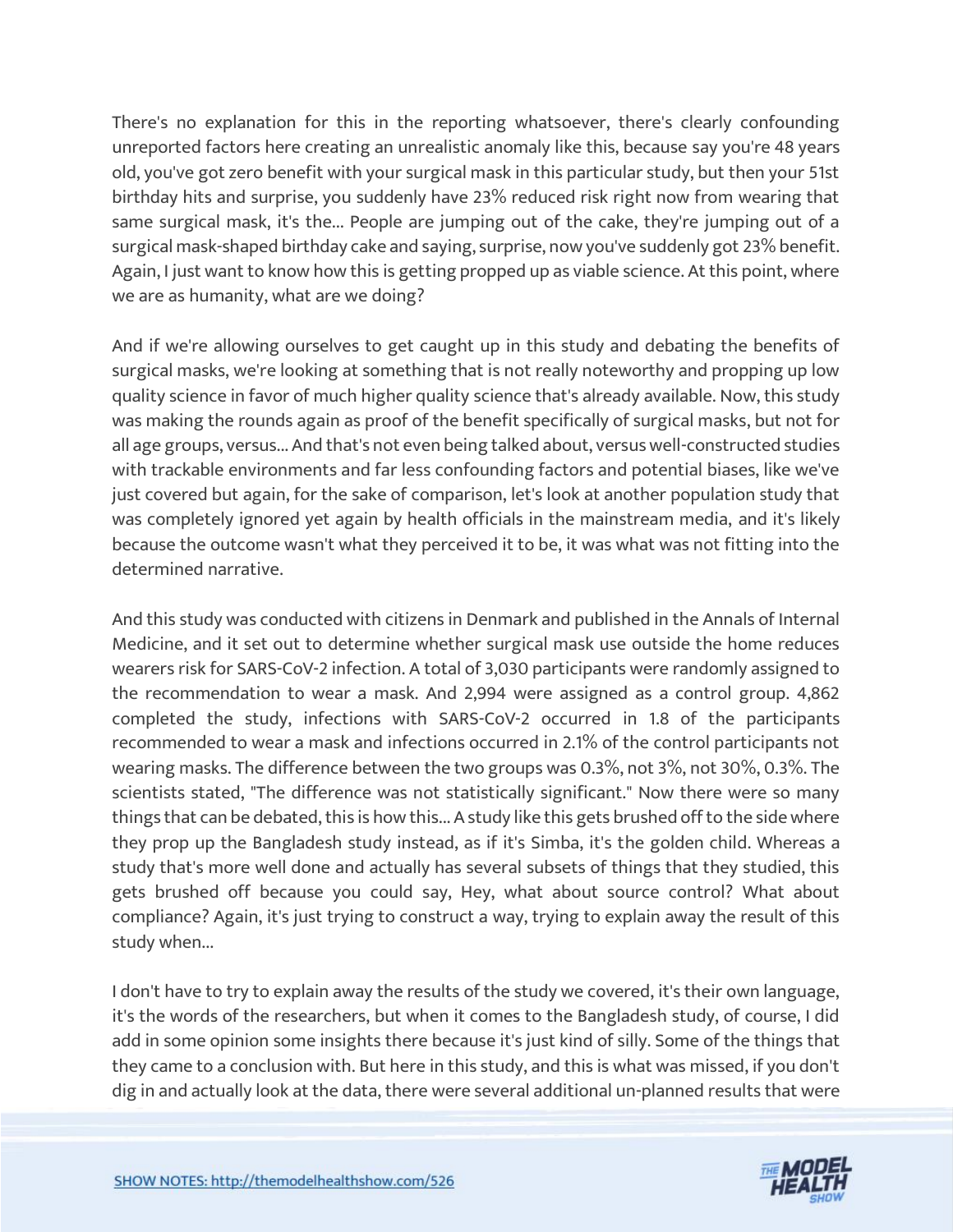found with these other subsets, one of which was participants who were reported to wear their mask exactly as instructed. So, these are people with high compliance, they studied this, again, people who reported wearing the mask exactly as instructed at all times, were found to contract SARS-CoV-2 infections 2% of the time, versus the control group who didn't wear a mask contracting SARS-CoV-2 infections 2.1% of the time. It's almost exactly the same. High compliance rate. These are the over-achievers. "I will always wear my mask" versus people who never wore a mask, 2% rate of infection versus 2.1% rate of infection.

So, what is that again? Not statistically significant. Another one of the post-hoc results noted by the researchers was that after analyzing a variety of different patient characteristics, "We did not find a subgroup where face masks were effective at levels of statistical significance." And the conclusion of the study. "In the community-based randomized control trial, a recommendation to wear a surgical mask when outside the home, among others, did not reduce at levels of statistical significance, the incidence of SARS-CoV-2 infections compared with no mask recommendation." The study exists, people put their time and energy into all of these studies, and for us to just ignore them.

That's one thing, but for us to acknowledge they exist number one, but more so to... Now, let's kind of rank and look at... Let's take a meta-perspective, look at all the data at once and see what does the majority of the data say, and you already know what that's pointing towards. Now let's look at one more aspect of mask safety and potential benefit and really look deeper at N95 masks, which for myself personally, I do see some potential efficacy here with our N95 masks, and we have to weigh that with the potential detrimental effects, because there's a little bit more with the fit with the effectiveness, there are some things to weigh. Just for us to weigh in the data as far as our duration of wear. Another study 2017 published in The Journal of Influenza and Other Respiratory Viruses titled The efficacy of medical masks and respirators against respiratory infection in healthcare workers, found that N95s versus fit-tested N95s versus surgical masks versus a control group where the researcher stated, "Purposefully selected as they indicated low levels of routine mask slash respiratory use during the pre-trial assessment."

Here's what they found, the rates of laboratory-confirmed viral respiratory infection, laboratory confirmed bacterial colonization and droplet-transmitted infections were lowest among the continuous N95 arm, that means they wore it the whole time, but what was most surprising for me in this study was how the targeted N95 group, and the surgical masks group continued to have higher rates of infections versus the control group. What? But what I found most interesting about this study is the dramatic increase in bacterial infections seen in the targeted N95 group and the surgical masks group versus the control group who had low rates of mask use, again, "purposefully selected as they indicated low levels of routine mask respirator use, this was the control group.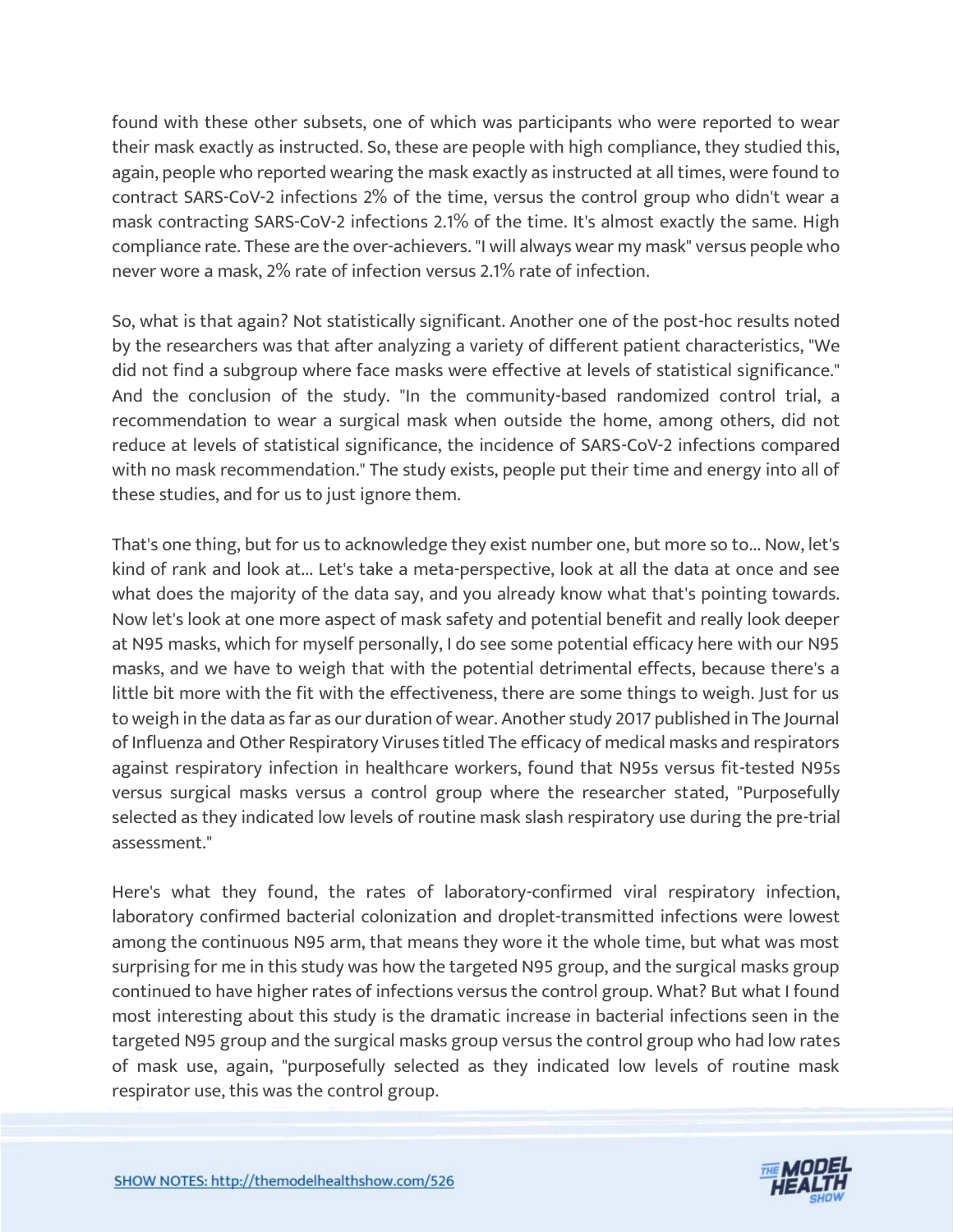So, this isn't a no-mask-wearing control, and this is where people can start to like cherry-pick what a scientist might say, but we know that they have a much lower routine use of masks in this scenario, and we see people who were putting the N95 on and off, and people who were wearing surgical mask had significantly higher levels of bacterial infections. So, are we replacing one problem trying to defend ourselves from viruses and increasing the rate of bacterial infections? It's definitely a possibility based on the data that we have. Now, at this point, you may be wondering, where did all this mask advocacy come from in the first place? Well, it's because it's rooted deep into the standard of practice in our healthcare system, the word surgical mask indicates that it was a facial covering intended to be used in surgery, and it's a point of rationality for people, and I know it was for me that, hey, if masks aren't effective then why do doctors wear them? And what I did was, once that question came up for me, I went to investigate why do our physicians, healthcare workers...

Why is this a standard practice? Is this actually based on real-world data and surprisingly several studies, including a meta-analysis, which means it's a study of multiple studies. And this was published in the Cochrane systematic review, found that when physicians wore a mask or didn't wear a mask, talking about in surgery. "There was no statistically significant difference in infection rates between the masked and unmasked groups in any of the trials." Look, again, this is looking at multiple studies, they're not... They don't have anything to gain by sharing this, and again, this is pre-pandemic times where it's such a debatable and contentious and polarizing issue, so they can just say, "Hey look, we looked at this behavior and this is what we found, this is interesting."

Other studies, like what was published in the Journal of Hospital infections and more, have also concluded that the use of surgical masks in surgery are obsolete and unnecessary, and researchers at the Center for Infectious Disease Research and Policy summarized it by stating, "Clinical trials in the surgery theater have found no difference in wound infection rates with and without surgical masks, despite these findings it has been difficult for surgeons to give up a long-standing practice." Now you may be like, "I don't want a doctor operating on me without a mask on," and that's fine, we're talking about a personal choice, but you've also got to ask yourself, where did that conditioning come from, where that's even a thing, where a surgical masked doctor is even a thing?

And is it grounded in reality, and is it based on science, or is it based on tradition, because if it's not based on science and it is based on tradition or doing a certain thing, just because it's like what I've always done. It reminds me of the baseball player, Nomar Garciaparra, played for the Red Sox at the time, he was called Nomar Garciaparra. Alright. And he had this very specific ritual he would do before every at bat, he's tugging on his gloves, he's tugging on his wrist band, tapping his feet a certain way, he has this ritual he does, might be called a superstition,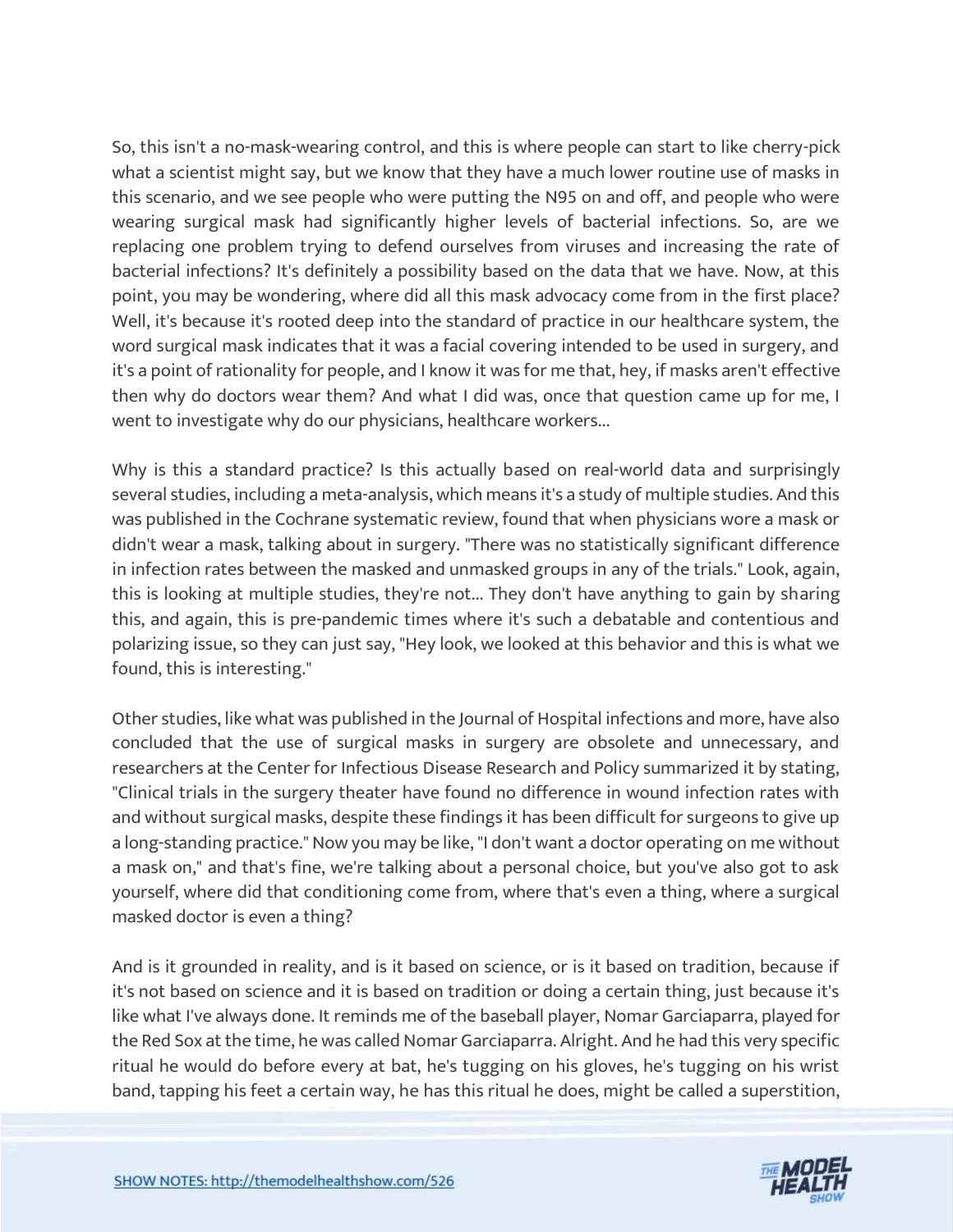that he's employing. Is it based on some form of grounded science? Hey, maybe to him. And so, this could be closer to parallel to a superstition, unfortunately, because it's not grounded in science, why we have the practice in the first place. Now, my issue, and in bringing this up again because I was like, they must work because this is what our doctors do, but now not only is it found to be not effective in that domain, this has been stretched out from the healthcare setting to our community at large.

Surgical masks were developed to be used in surgery, yet they've been found again, to be ineffective in their purpose of reducing rates of infections, but despite that, their role has expanded to people on the street. So, you walk into your favorite coffee shop now and it looks like you're in a hospital. So, the barista brings you your coffee and they're like... Just the look of them and in handing your coffee they're like, "I'm not a doctor, but I play one at coffee bean." This is what it all looks like for our programming, our psychology, when we set foot into a building where... I live in Los Angeles, it's... You can't go anywhere without wearing a mask, of course, there's this interesting black hole that when once you walk to your table in a restaurant, you can take the mask off, it's suddenly... It's safe there, but other than that, you can't go anywhere without a mask on and... So, when you walk into a place, it as if you've walked into Ground Zero, it's as if you walked into the emergency department or the infectious disease ward at a hospital, because everybody's wearing a surgical mask or some other type of mask.

So, I just want to point that out that this is another thing. Like Where did all this come from? Is it grounded in reality? I wish it was different. I really do, I wish it was like we just had some form of real-world research showing why this has been used in practice, and it seems logical, you don't want to be spraying out your aerosols and droplets in an open wound or something like that. I get that. It's not to say, Let's not do that. But when you look at the data, it says that, Hey, this doesn't really... It doesn't really matter. Now, I did mention that I see some efficacy within N95s, but that's not in all studies. A meta-analysis published in the Canadian Medical Association Journal that included six clinical studies and 23 surrogate exposure studies, the scientists found no significant difference between N95 respirators and surgical masks in associated risk of laboratory confirmed respiratory infection or influenza-like illness.

Now, these are all real-world examples of how effective these masks actually are, not speculating, not making gross assumptions, this is just looking at how things work in reality, now is the point where we take a simple cost-benefit analysis, we look at the potential benefit that we might glean in some instances, under some conditions for certain types of mask versus the potential detrimental effects seen in our peer-reviewed evidence, and this is highlighted by the controlled clinical study published in The Journal of antimicrobial resistance and infection control, and they wanted to find out the impact that N95 masks have on our physiology and they recruited pregnant healthcare workers to wear N95 masks while doing

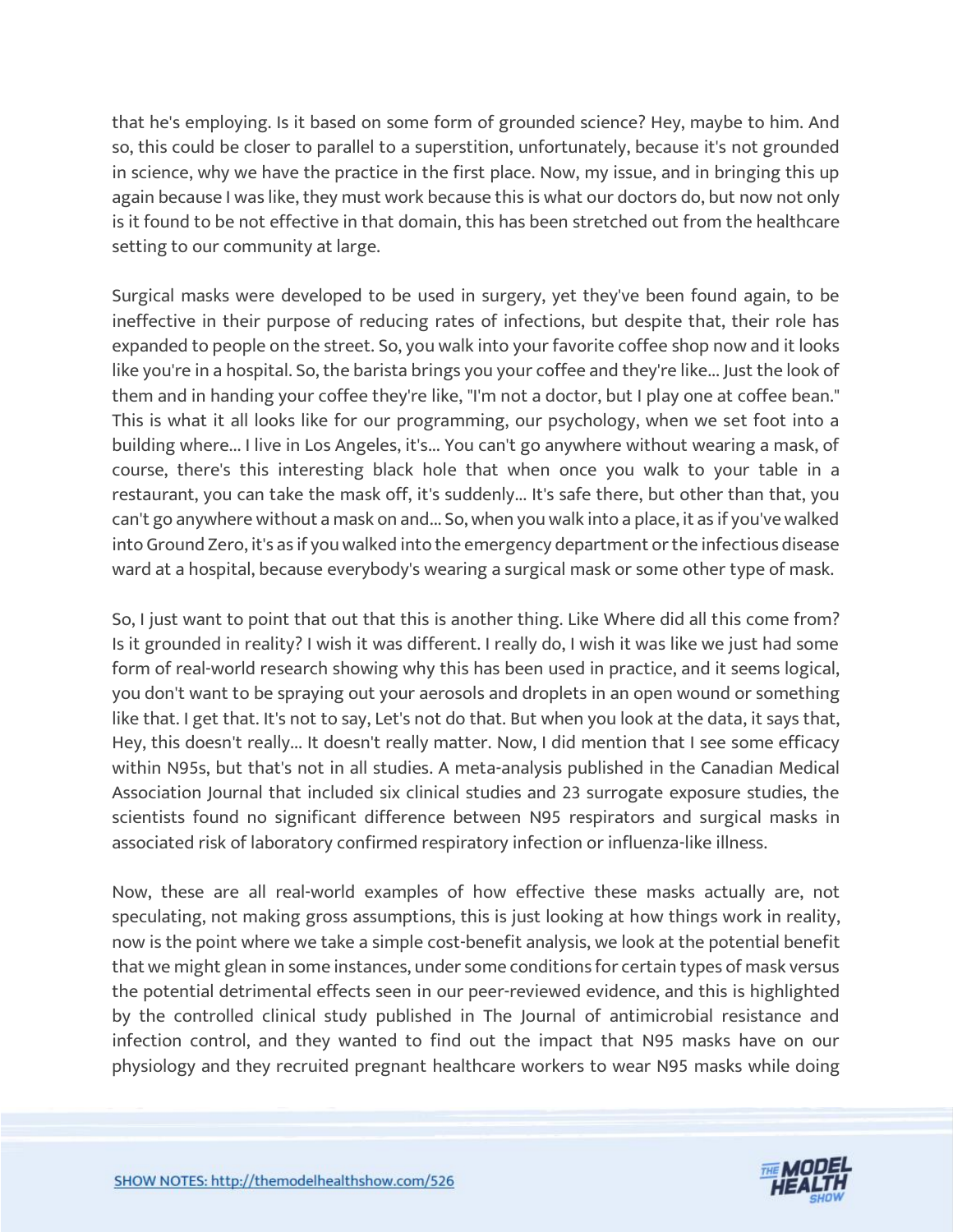just low-intensity activity, and the results of this study are really shocking, wearing the N95 mask reduced their normal volume of air displaced between inhalation and exhalation by 23%.

The volume of gas inhaled or exhaled specifically from their lungs each minute was reduced by almost 26%, their volume of overall oxygen consumption was reduced by almost 14%, and the ability to expire carbon dioxide was reduced by almost 18%. Now again, even as I'm going through this data, I'm like, this has got to be what happens over time as we're wearing it for a long time, no, this happened within 15 minutes. This happened within 15 minutes of putting on that N95 mask, they're literally inhibiting oxygen getting to the baby, and this is where the question comes from, why was this trial even done with pregnant healthcare workers and not done... Why haven't we had this study done on other folks? It's because somebody saw like, "Hey, I know that mask is covering their breathing pathways, I wonder if that's affecting their baby. Let's check this out." It's by us having the audacity to ask questions, that's science, that's what we should be doing right now more than ever. We should be questioning everything. Now, another study, this was conducted by the CDC published in the Annals of Work Exposure and Health, and it revealed that by wearing a mask, the highly thermo-sensitive nature of the human face and breathing pathways can be inhibited leading to increased anxiety, elevated stress hormones, false suffocation alarm in the central nervous system and panic attacks.

We're negating the fact that we are human beings. Our design is to breathe freely, we don't come here with clothes on, let alone our breathing pathways blocked, alright. Clothing is a socially acceptable thing, alright, so we're not just bumping into people and causing friction, but we've evolved throughout our millennia as a society, as a species, to breathe freely, having an apparatus over our face is highly abnormal, and so we're negating the fact that there is a thermo-sensitive nature of our face and our breathing pathways, the human nose for example, is designed to cool the air and to help to filter out particles and pathogens and things of that nature, but the cooling process is going to be dramatically inhibited when our face is covered. What can this lead to? We've already talked about it, a myriad of different potential issues, we can't just brush that under the table and say, you're not human, we're not human, you can put this over your breathing pathways, and it doesn't matter. That's not true. Yet another peerreviewed study, this was published in the Journal of Anesthesia, revealed that within just 20 minutes of wearing a mask, the mean end-tidal carbon dioxide level in test subjects jumped up 13%.

The research has reported that, "The rise in End-tidal carbon dioxide is due to re-breathing of expired gas that is 'trapped' in the respirator." This is one of the things that was getting debunked by these so-called fact-checking sites, that there's this re-breathing of carbon dioxide. Did they look? Because the data is there. They also noted that, "Levels of End-tidal carbon dioxide have also been shown to significantly impair cognitive and psychomotor performance." Translation, you become a danger to yourself and others.

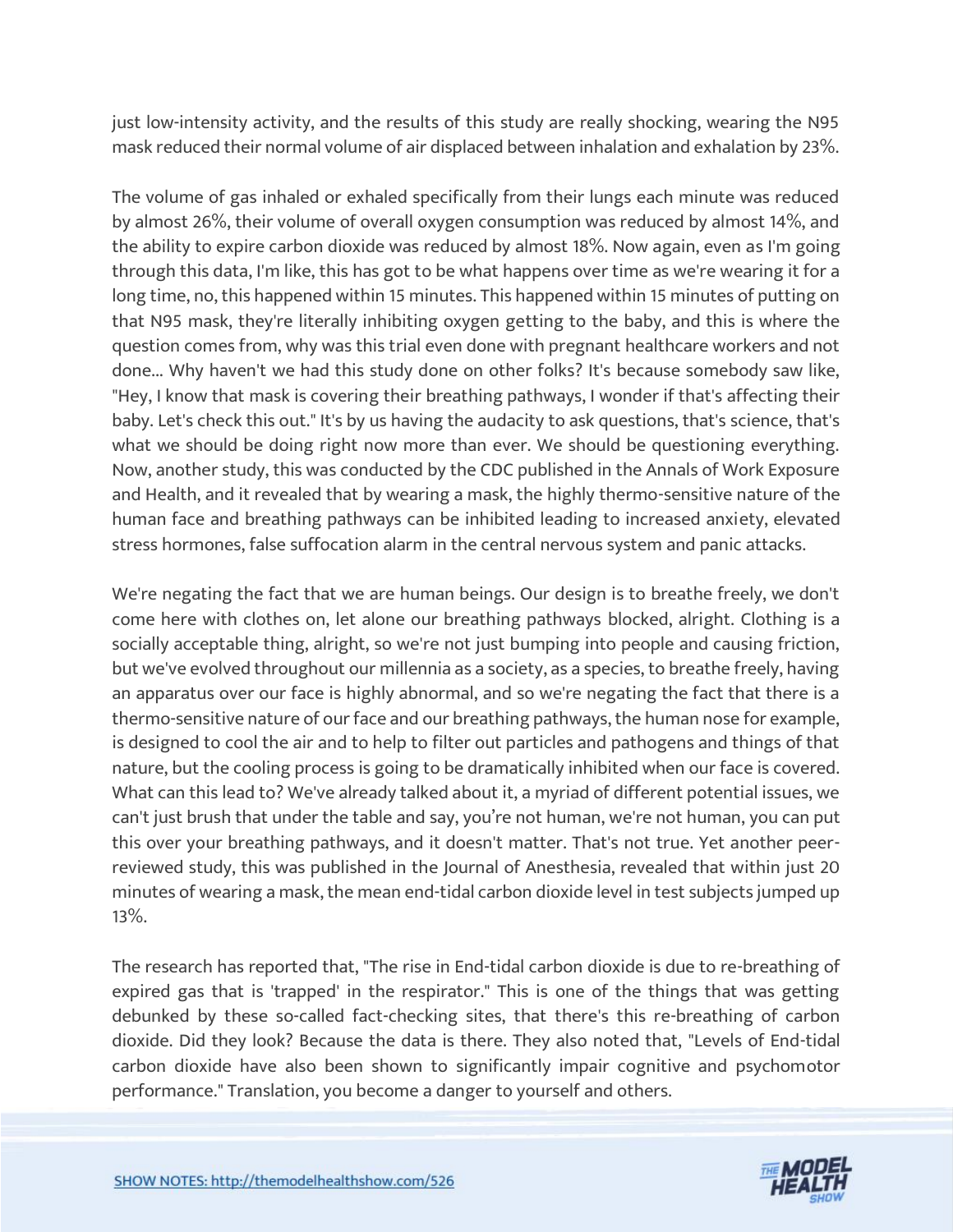Another study published in the journal, Ergonomics, found that even at low work rates, wearing the mask contributed to significantly higher levels of CO2 re-breathing, with notable side effects such as fatigue, dizziness, headaches and muscular weakness. In just focusing on one of these issues, being headaches, a recent study published in the BMJ, the British Medical Journal, one of our most procedures journals, titled "Mask-associated de-novo headaches in healthcare workers during the covid 19 pandemic", de-novo being new or newly generated from this intervention. This study found that over 51% of healthcare workers experienced mask-related headaches. The majority of healthcare workers are experiencing mask-related headaches, and again, this is a symptom.

What's the underlying mechanism? What's causing this symptom, this side effect? Because that's feedback from the body that something is wrong, and we're being told, "Ignore it. A little discomfort, it's to protect others." We already looked through source control and what the data showed. That narrative isn't really accurate, and in fact, what happens when we start to damage our own physiology is, it's creating a higher susceptibility to not just this particular viral infection, but what about other infections? Bacterial infections. What about potentially acute damage? Because what we just went through, what was happening with the lungs in that study with pregnant healthcare workers, that is dangerous, that could damage their brain, could damage their lungs, could damage their heart.

We can't act like this stuff is not happening. Another report published by the CDC, titled, The physiological burden of prolonged PPE use on healthcare workers, details how N-95 masks can cause headaches, increase pressure inside the skull. That sounds terrible. That just sounds terrible. Why would they even say that? Reduced cognition, widespread activation of the sympathetic nervous system, increased anxiety, dysfunction of the cardiovascular system. These effects are well noted in so many studies, it's overwhelming, yet this data continues to be ignored or suppressed as if it doesn't exist.

What concerns me the most about this is the fact that instead of acknowledging the ineffectiveness of this and what's transpired in our culture, look, here we are almost two years later, we're still doing the same behavior, and we keep seeing these ways, we've got all the different variants and we're not really looking at how can we actually get our citizens healthier, more resilient against infections, because primarily, the folks that are being most impacted, as we know, we talked about this many times on the show, is folks with underlying, pre-existing conditions, and we are the most chronically diseased nation here in the United States, in the history of humanity. And we're not doing anything about it. As a matter of fact, the mandates... Our treatment of this has made our society far sicker than it's ever been, like that. The rates of childhood obesity have skyrocketed. The report as of this recording, just came out, that is just devastating. What's happening to our children? And let alone the rest of us.

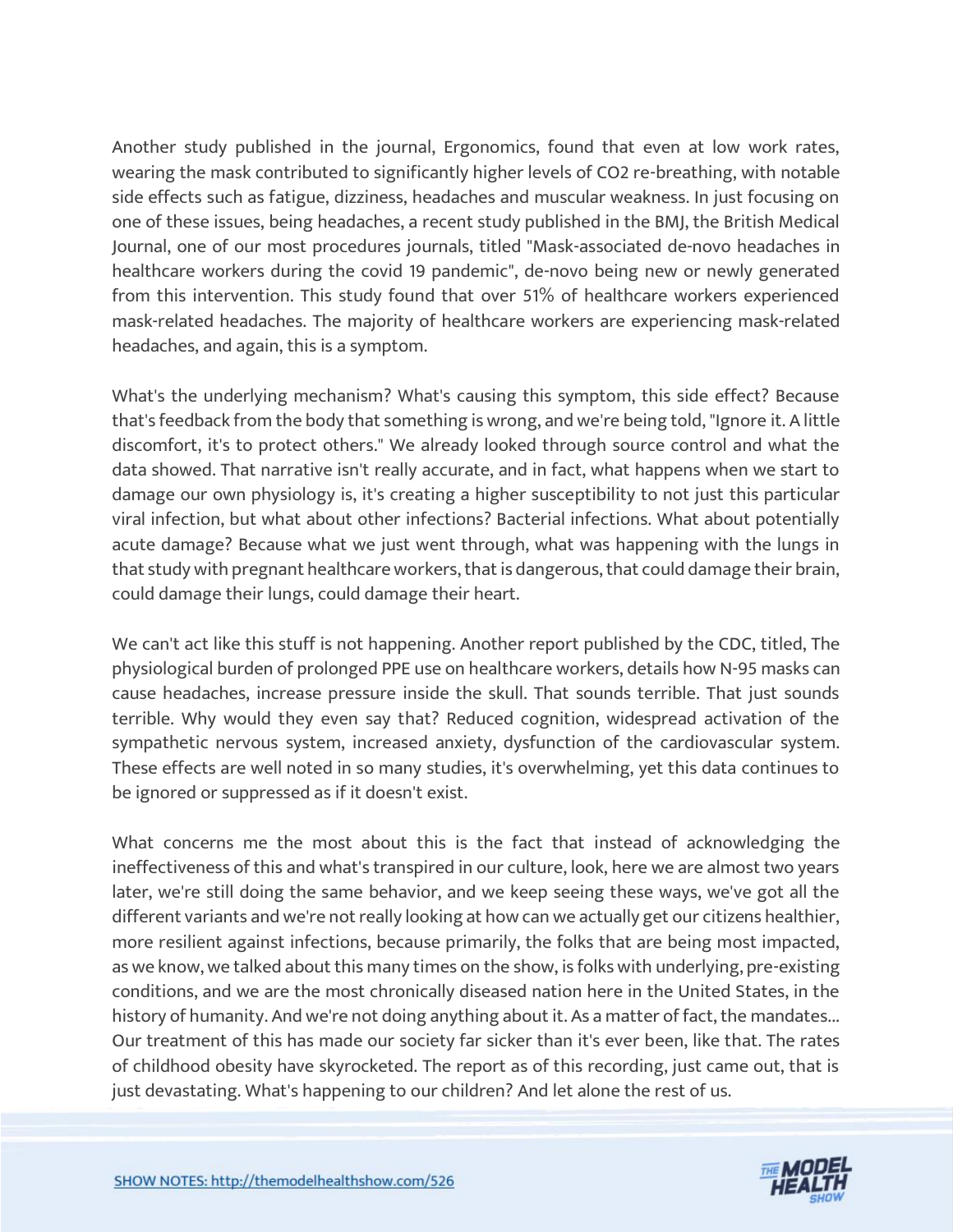Now, instead of acknowledging that, we're just like, "Well, we'll just wear two masks." We got data on the two-mask thing. It doesn't look good, and the two-mask thing is supposedly trying to create a de facto N-95. We know that... What is that N-95, the side effects are even riskier than with surgical masks, cloth mask alone. So, what do we take away from all this data that we've covered today? Well, humans are strikingly biased around this masking issue. That's one thing for certain. If they want to support their point, they'll extol the worst possible data imaginable, to do it. And if they're not willing to change their perspective, they won't accept the very best data imaginable. The important takeaway is, this intervention, based on the results of what we've seen as a society, has given people a false sense of security. Instead of forcing you to stay home, just put this mask on and you can go to work, you can go to school, you can go to sporting events, you can go on flights, you can go to concerts, you can live your life. Just put this thing on your face.

It's created a really warped version of reality that, all I need to do is wear this mask, and I get to do all these things. Just put this one thing on our face and it unlocks all these opportunities. It's a false sense of security, based on the data, and also based on the results that's taken place in our society. And this isn't even to mention all the psychological ramifications that again, goes against our very human design. And the social brain, the newly discovered social human brain, especially for our children, that's required for the development of the social brain, the emotional intelligence, being able to interact with humans, to understand expressions, to connect, and these things are also being infringed upon.

And again, if it was based on logic and efficacy, I'd be the biggest proponent of it. And so, by providing this all sense of security for citizens, you can live your life as usual, just put this mask on, it's caused us to avoid the real issue, it's caused us to ignore the most important thing for us to do, which is to get our citizens healthier, to get our families healthier, our communities that are flooded with disease, that are flooded with conditions, that encourage and cultivate disease every single day, we're not doing anything about those issues. You know why? Because there's so much money being made by farming sick citizens. These industries that are telling us what to do, that are offering up advice about these things, like wearing masks, if we're honest about these organizations, they're being propagated by a healthcare industry, and a pharmaceutical industry that exists only if we are in a diseased state. If we dramatically decrease the amount of sickness in our culture, the 250 million of our citizens here in the United States, nearly 250 million of our citizens who are overweight or obese, the 60% of our citizens that have some degree of heart disease right now, the 130 million of our citizens who have diabetes or pre-diabetes right now, if we dramatic...

If we slash those numbers by 20%, by 40%, by half, those industries fail, they fail. They require disease in order to sustain themselves. Why on earth would they suddenly focus on getting us

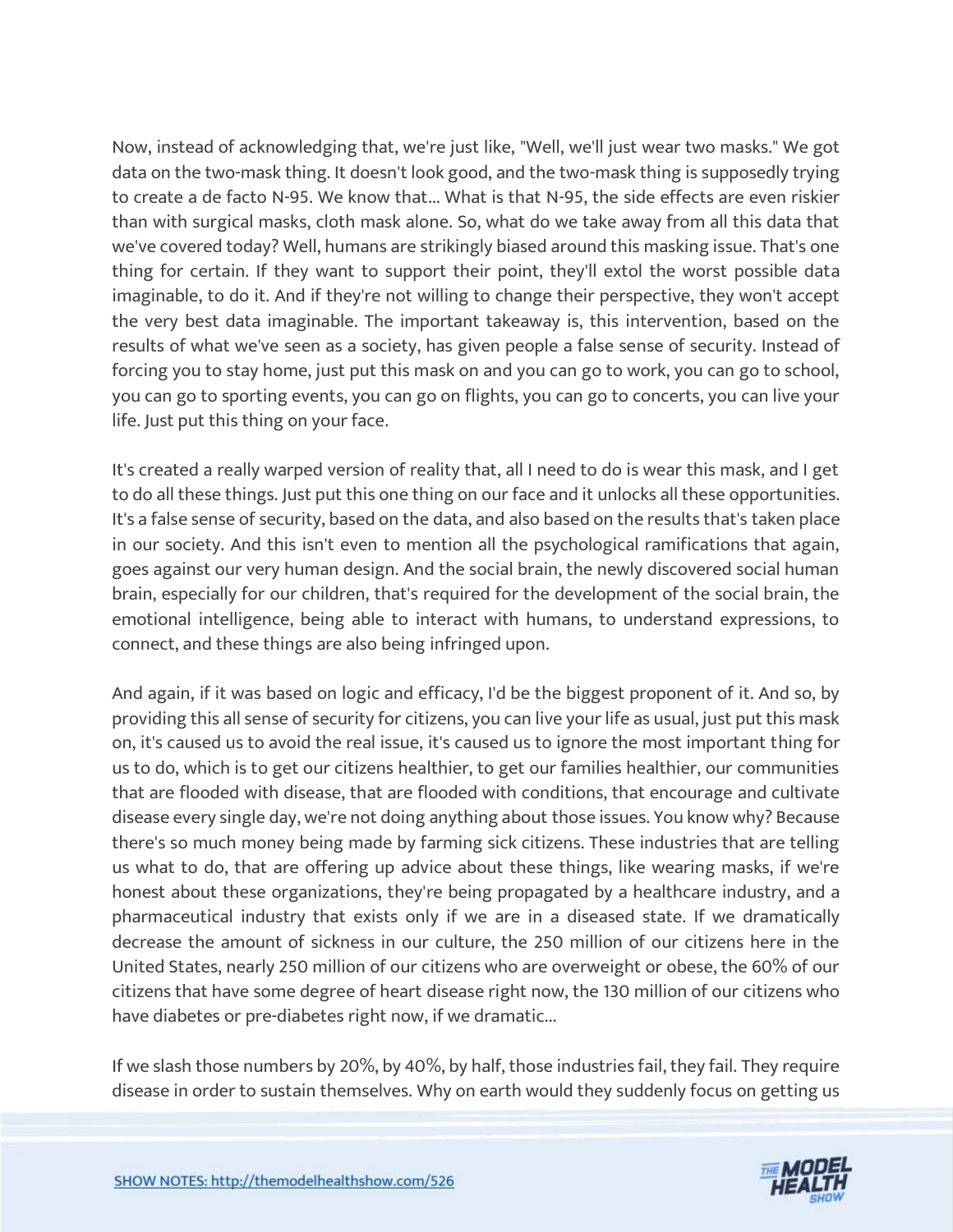healthier when they've never done it before? Why would they do that? Instead, they create these overnight health advocates that are saying, "I'm wearing my mask, I'm keeping other people safe. I'm wearing my mask; I'm keeping others healthy. I'm wearing my mask; I'm doing a healthy thing. I'm getting this new pharmaceutical intervention; I'm doing something healthy. I'm healthy." And it's superficial. These interventions are not getting at the root cause of why we're in the situation that we're in right now. 95% of the folks who've lost their lives in association with COVID-19, on their death certificate, according to the CDC, have an average of four pre-existing chronic diseases or comorbidities?

95%. It's not reversed, but that's the framing, is that it's everybody. This condition is indiscriminate, but that's just not true, based on the data. This isn't to say that this isn't a virulent issue that can affect anybody and everybody, but we know that this is exposing our chronic levels of disease in our culture today. And so, this intervention is literally masking the symptoms. It's literally masking our most pressing issue as a species, and I'm standing for change. Enough is enough. What encouraged this was... Of course, the Bangladesh study hit my desk, but also it was the first time I jumped on a plane. I just wanted to... I didn't want to deal with the nonsense. Knowing this evidence, knowing all this peer-reviewed evidence that I know, but I went to an event in Atlanta and to do some work and... So, I got to see it first-hand. I get on the plane, you got to have a mask on at all times. In the airport, I could see the old social distancing, places on the ground. But that's kind of dissolved. With the basis of that, I said very early, it was just an arbitrary number. It had no basis in science. None. Just made-up.

It's a totally made-up number. But to get on to the plane and to sit shoulder to shoulder with people, and to see when the food is passed around, the beverages are passed around and everybody taking their mask off suddenly, that COVID no longer is an issue in that moment, and then to hear over the speaker repeatedly, again and again, "Keep your mask on, keep your mask on, keep your mask over your nose, you got to... We're doing this to protect other people. Don't be selfish." So, this practice is to protect everybody, but suddenly, over this four-hour flight that I'm on, the masks come off as if COVID is no longer an issue because you got some Cheezits to snack on. Just to watch this is... And I know you've probably experienced some of these things too. It's just like, it doesn't make sense. Once you get to a restaurant, you see the sign outside the door, and also the person at the door, the host, "Do you have your mask, you have your mask. Have your mask on, so we could walk you five feet, and then you could take your mask off when you sit down."

What are we doing? That is so illogical, but the reason that we're doing this right now is because we've allowed it to happen. And these restaurants are not trying to be bad guys, they're not trying to harass people or whatever the case might be. They're trying to keep their doors open. So, they're just complying to what they're supposed to do, they're just trying to run their business, even though it's all incredibly illogical and it's really silly. And what the hell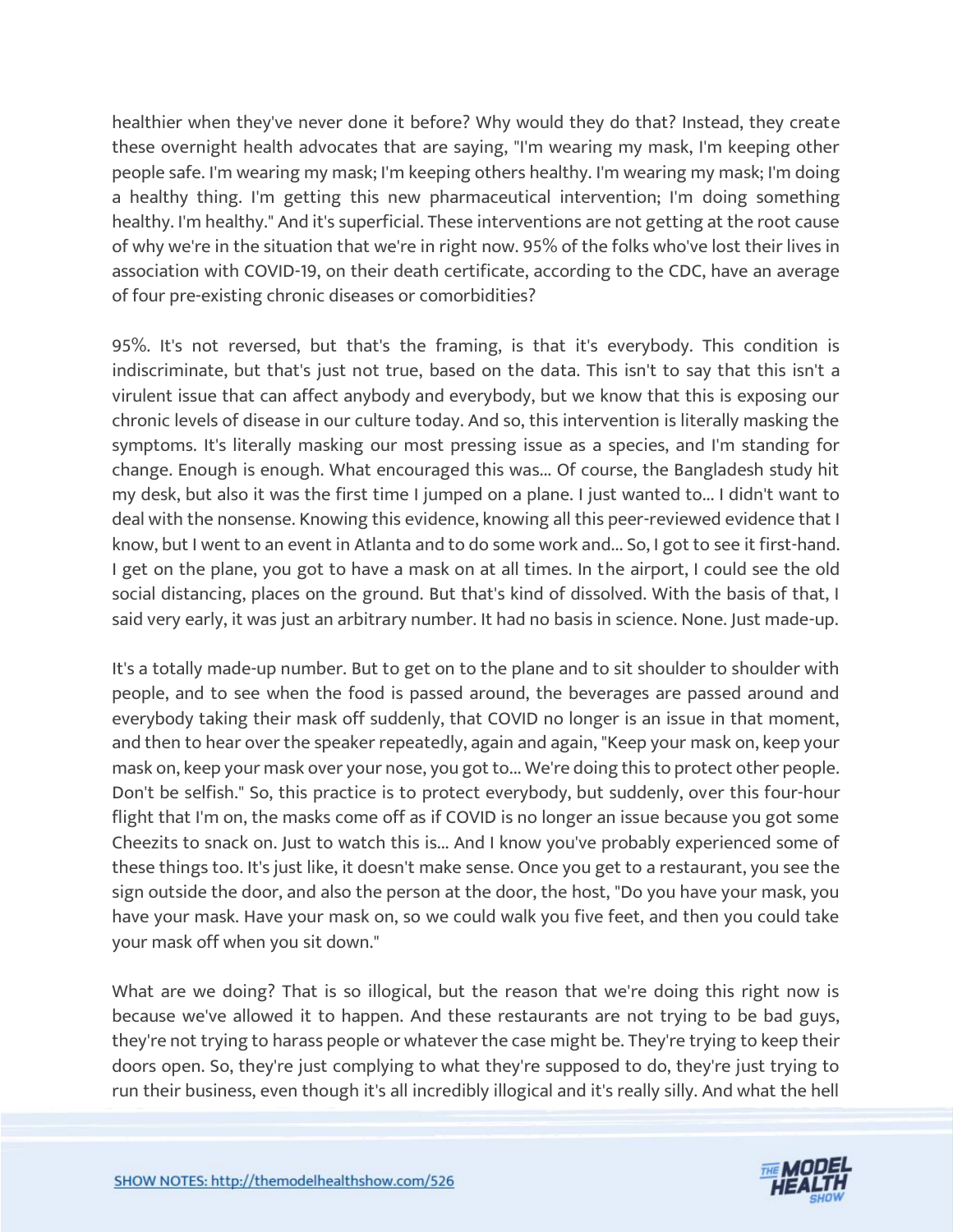are we doing? We just devolved to being some silly species, just dancing around illogically, putting stuff on our face in order to participate in society? I really believe there we're better than this and I wanted to create a real resource that has all the studies for you, to look into where do we find some efficacy, where do we find the ineffectiveness, based on the data, not assumptions, but real world data. And also, what are some of the side effects and ramifications of this newly invented action that we're all participating in and allowing as a society?

And also most importantly, I want you to think about the impact that it's having on our children. Now, this has become so divisive. You have this new term of anti-masker, and it's just an incredibly dismissive term. It's just putting people in this tinfoil hat category, and while it's propagated that what's being done is based on science, you hear this repeatedly, "it clearly shows, it clearly shows," when it's anything but clear. So again, use this as a resource, share with your family, friends, co-workers, your local health officials, physicians, get the information out there. Or you can use the studies themselves, you can use this as a resource. Again, go to themodelhealthshow.com/maskscience, to see the video version of this episode, and of course, you can see the original mask facts documentary at themodelhealthshow.com/maskfacts.

The Model Health Show would not be possible in this format without the support of our incredible show sponsors, and this is pointing to, again, what are we doing, to actually get our citizens healthier through our nutrition, through intelligent interaction with movement and our sleep practices and things of the like? But what does the data actually show? And I only work with sponsors who I truly believe in, that I use myself on a regular basis. And one of the things that I use literally before recording this episode is my electrolytes. And electrolytes are also one of the most essential and simple nutritive factors in defending the body against infectious diseases. Very simple principle, because all of our cells, this sodium potassium pump enables our mitochondria to work, enables our cells to do all the stuff that they do. It's truly, truly based on the activity of electrolytes.

A meta-analysis published in the Annals of Clinical Biochemistry, titled, Electrolyte imbalances in patients with severe Coronavirus disease, COVID-19, analyzed five studies with nearly 1500 patients with COVID-19, and found that both sodium and potassium were significantly lower in patients with severe COVID-19. Getting our electrolyte fortified, including in these clinical trials, is one of the most overlooked, not talked about aspects of getting people well. Why do the electrolytes matter here? They're getting really pulled from the system, for the body's inflammatory response, the immune response. We need to get those resources back into our system, the intelligent way. And also, a fascinating new study published in the journal, Neuron, found that magnesium is able to restore critical brain plasticity and improve cognitive function. Combine these together, sodium potassium, magnesium, in the right ratios, that's what you get with LMNT.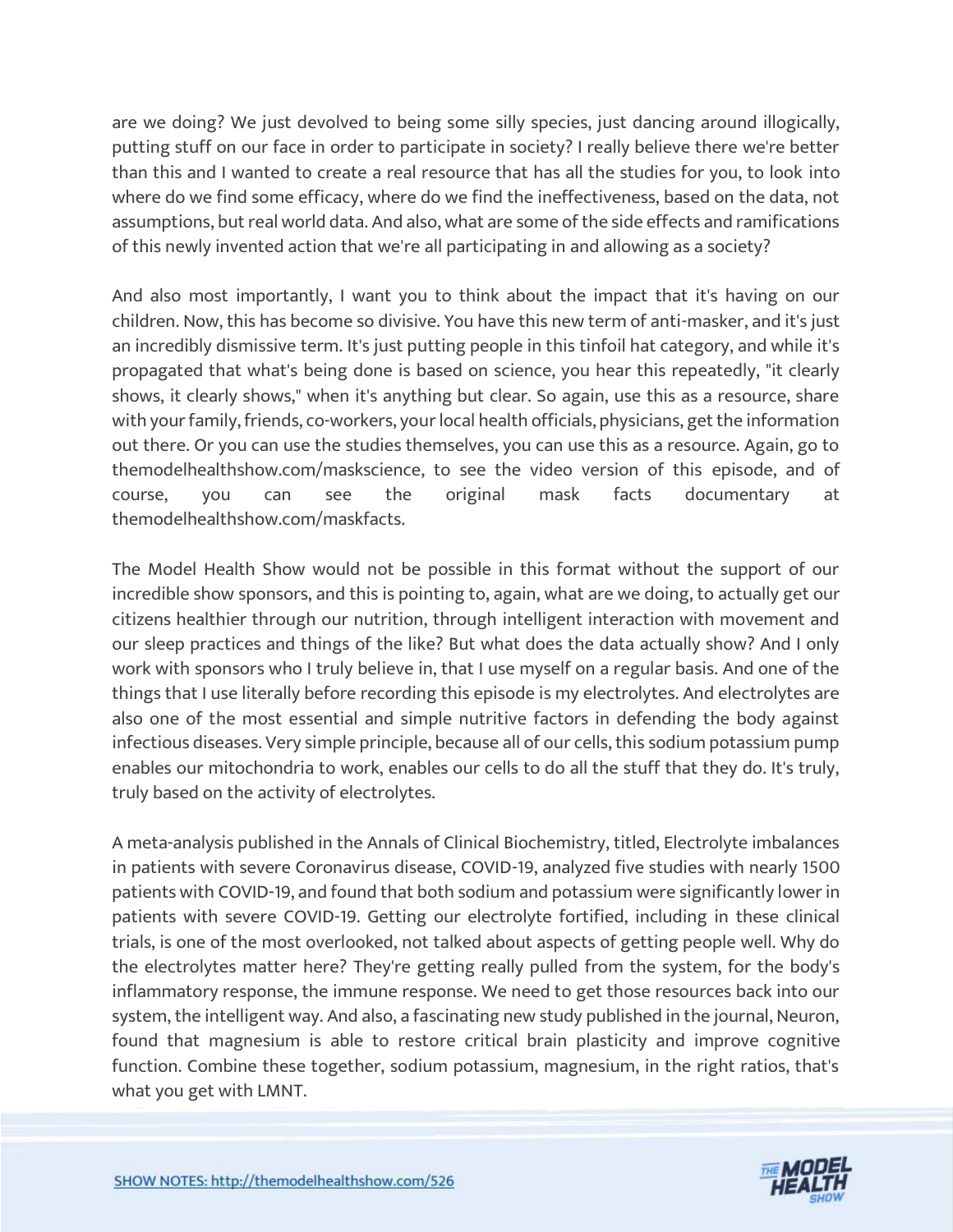That's L-M-N-T. Go to drinklmnt.com/model, and you get to try LMNT for free. Just pay a little bit in shipping and they're going to send this incredible electrolyte to your front door, for you to test out. It is truly in a league of its own, providing protection and support for our immune system and also our cognitive function as well. Again, go to drinklmnt.com/model, and also, this time of year, we're leaning into cold and flu season as this is getting recorded, you've got to know at this point, that some of the most popular conventional cough medicines are absolutely loaded with toxic chemicals.

One of the most popular conventional cough medicines have things that are actually outlawed in other countries. So, we've got these food dyes, we've got FD&C blue number one, FD&C red number 40, high fructose corn syrup, propylene glycol, saccharin. The list goes on and on. It's pretty terrible. It's pretty terrible. What can we do instead? And I highly encourage you to get this in your cabinet right now, for yourself and your kids, should you need it. A randomized double-blind placebo-controlled study revealed that honey was able to outperform a placebo and significantly reduce cough frequency and severity at night and improved sleep quality.

Now, it's not just honey. Let me give you an added bonus here, My family uses Beekeepers Naturals B.Soothed cough syrup. It's naturally powered by nature's most powerful immune supporters, pure honey, pure organic honey, elderberry, chaga mushroom, bee propolis and olive leaf extract. Why is this formula so powerful? Well, a double-blind placebo-controlled study published in the peer review journal, Advances in Traditional Medicine, found that after 48 hours of treatment with elderberry, coughing was relieved in 31% of patients versus the placebo. The study also noted significantly reduced fever, headache, muscle aches and nasal congestion within 24 hours of treatment with elderberry.

B.Soothed contains no drugs, dyes, toxic chemicals, refined sugars. Highly, highly recommend checking it out. Go to beekeepersnaturals.com/model. That's B-E-E-K-E-E-P-E-R-Snaturals, with an 's', beekeepersnaturals.com/model. And now, listen to this, we've gone from a 15% discount, they're giving right now, a special 25% discount, and it's more needed than ever right now. So, pop over there, check them out, beekeepersnaturals.com. I can't say enough about the propolis as well. A peer review study published in the journal, Antiviral Chemistry in Chemotherapy, revealed that propolis has significant antiviral effects, specifically in reducing viral lung infections. There's propolis in the B.Soothed cough syrup, there's also an incredible propolis spray that they have, as well.

Check them out, beekeepersnaturals.com/model. I want to thank you so much for devoting your time with me and getting educated on this subject matter. It's of the utmost importance because it's one of those things that's really being propagated as a distraction, it getting people fighting, being divisive. And is it even logical? That's the thing. We're fighting over